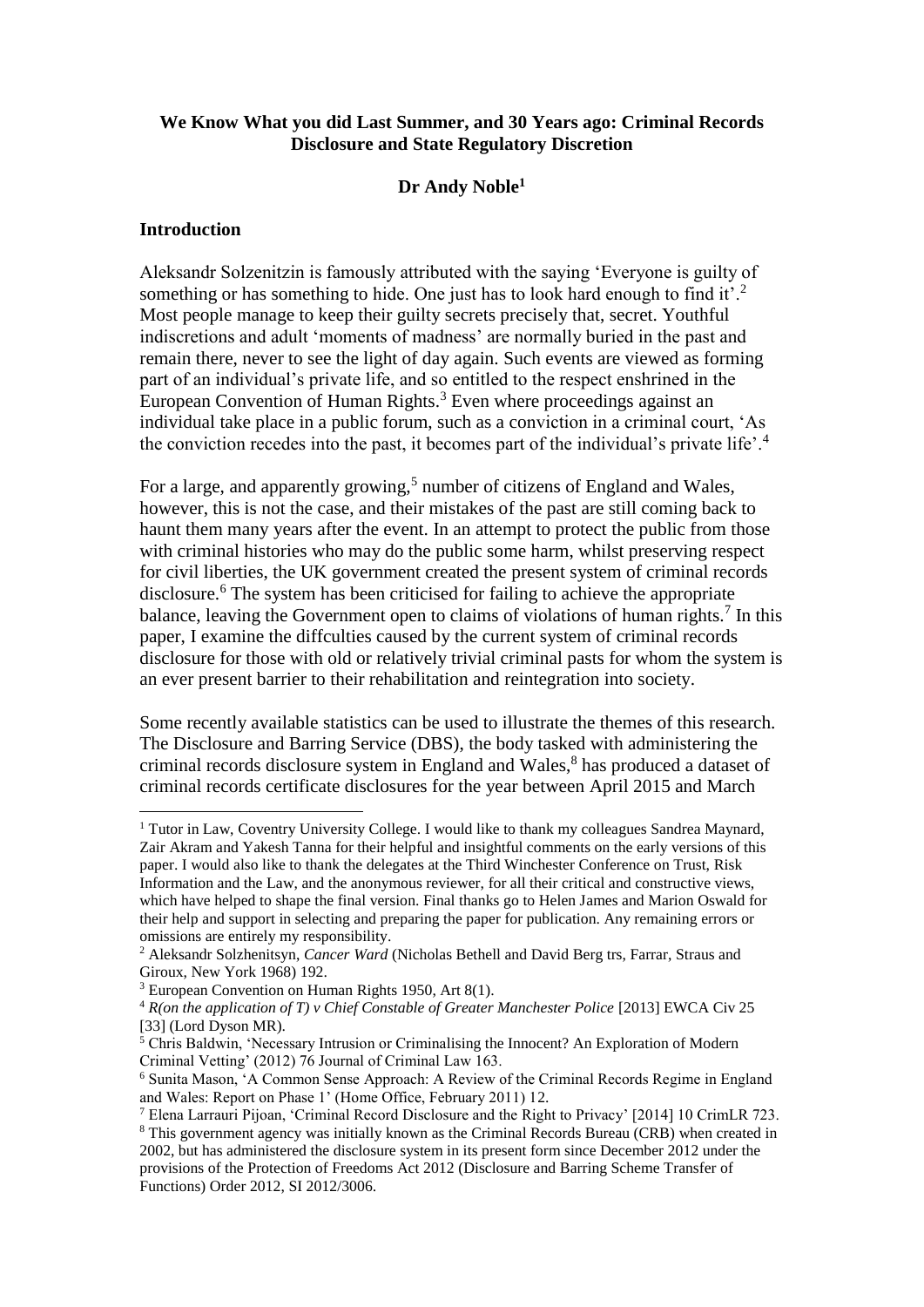2016.<sup>9</sup> This information reveals that during the course of the year, 4.214 million DBS certificates were issued, of which only 301,893 were ordinary disclosure and 3.912 million were enhanced disclosure requests. The differences between 'ordinary' and 'enhanced' disclosure are discussed in more detail in the next section of this paper, but it should be noted that the process of 'enhanced' disclosure represents a significantly more intrusive examination of the applicant's previous history than 'ordinary' disclosure. The total number of certificates issued appears to be generally stable and consistent compared with the previous three to four years, but there appears to be a disproportionate increase in the number of enhanced certificates applied for than in preceding years.<sup>10</sup>

Of the total number of certificates, both ordinary and enhanced, some 252,419 disclosed convictions or cautions or some other information recorded against applicants on the Police National Intelligence Computer. This represents approximately 6% of all certificates issued. It is not possible to discern from these statistics how many of the disclosed convictions and cautions would have been regarded as 'spent', and therefore exempt from disclosure, had the applicant been seeking a different job or position. The same statistics also record that there were 1.14 Million 'PLX Hits' during the year. This is the 'Police Local Cross Referencing System', which locates all data known to the police about an individual applicant, not just criminal convictions or cautions. From this number of 'hits', it is interesting to note that only 9,692 certificates issued disclosed 'non-conviction' information. This would suggest that, although the number of applicants adversely affected by criminal records disclosure is relatively low in percentage terms when compared with the number of certificates issued, there are still potentially tens of thousands of people each year having their right to respect for private life unlawfully violated by the state.

After this introductory section, I will consider the legal framework in which disclosure is made. I will then look at how that framework is to be applied to decisions to disclose information as interpreted by the courts. The analysis divides into two main issues – whether the information should be disclosed at all, and what the recipient of the disclosure does with that information. I consider the findings of the study on both of these issues in the fourth and fifth sections respectively of this paper. Finally, I draw some conclusions from the analysis and suggest some resolution of the difficult question of where to draw the balance between protection of the public and rehabilitation and reintegration.

I have adopted a mainly qualitative research method for this study, as this enables a more in depth analysis of the views and attitudes which underlie the actions of those involved in the disclosure system. The research was mainly desk based, analysing data from existing literature and previous research, court decisions in relevant case law, publicly available documents and records from the police, the DBS, and state and professional regulators. The gathered information was subjected to a thematic analysis along the lines of the issues identified from the preliminary review of the legislation, case law and existing literature. This enabled some conclusions to be drawn and recommendations for reform to be made.

<sup>&</sup>lt;sup>9</sup> DBS. 'Datasets: Police Disclosure Performance: April 2015 to March 2016' (24<sup>th</sup> April 2016) [https://www.gov.uk/government/uploads/system/uploads/attachment\\_data/file/519805/Dataset\\_1\\_discl](https://www.gov.uk/government/uploads/system/uploads/attachment_data/file/519805/Dataset_1_disclosure_content_and_performance_March16.ods) [osure\\_content\\_and\\_performance\\_March16.ods](https://www.gov.uk/government/uploads/system/uploads/attachment_data/file/519805/Dataset_1_disclosure_content_and_performance_March16.ods).

<sup>&</sup>lt;sup>10</sup> According to figures from the DBS itself and from those cited by Mason  $(n 5)$  and Baldwin  $(n 4)$ .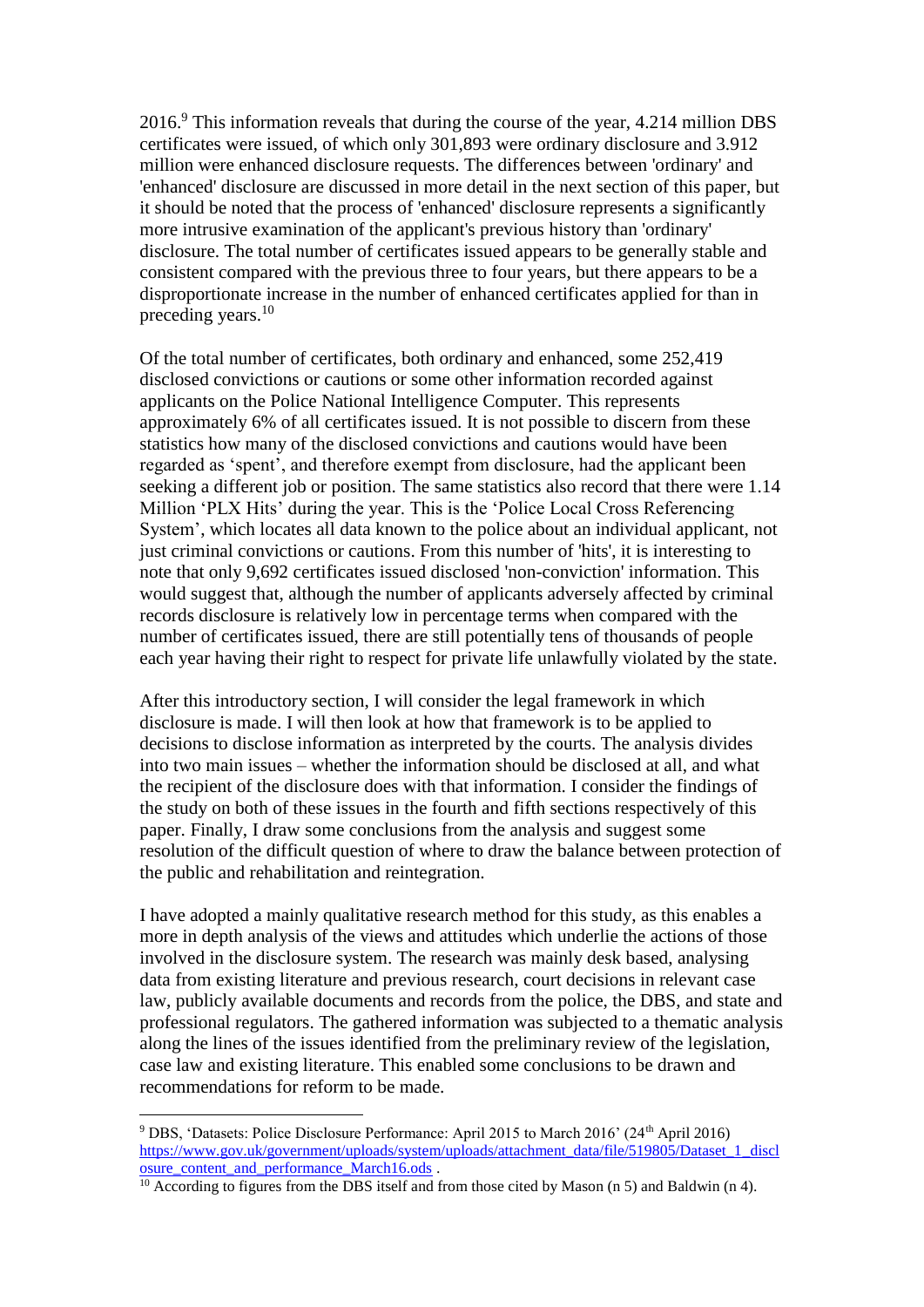## **Legal Framework**

The current legal framework can be found in the combined provisions of the Rehabilitation of Offenders Act 1974 (ROA) and the Police Act 1997. The ROA provides for persons with convictions for criminal offences not to be questioned about those offences, $11$  and not to be under any obligation to disclose the fact of conviction, $12$  once those convictions have become 'spent' under the Act.<sup>13</sup> Similar provisions are made in respect of individuals whose offence was disposed of by way of a caution.<sup>14</sup> The ROA also provides that individuals who do not disclose spent convictions in answer to such a question should not be prejudiced in law by reason of their non-disclosure, $15$  nor is the fact of or failure to disclose a spent conviction legitimate grounds for dismissing or excluding an individual from any 'office, profession, occupation or employment'.<sup>16</sup>

So far, so good one might think from a rehabilitative point of view for those with historical convictions or cautions recorded against them. However, the provisions of the ROA are subject to a large number of exclusions and modifications, which are determined by the Secretary of State.<sup>17</sup> The exemptions to the ROA provisions are set out in statutory instrument<sup>18</sup> and are based on the nature of the occupation applied for rather than on the nature of the offence or its disposal. The statutory instrument has been amended to add further occupations to the excepted list on no fewer than eighteen occasions since inception, the most recent incarnation coming into force on 10<sup>th</sup> March 2015<sup>19</sup>. The initial set of exempt occupations included those that had contact with children, however obliquely, but has now expanded to a plethora of other employments.<sup>20</sup> The exemptions list was described as 'exceedingly  $long^{21}$  as long ago as 2009, and has become much longer since, now extending to occupations as diverse as traffic wardens, actuaries, football stewards, doctor's receptionists, and all jobs which may involve the humane killing of animals.<sup>22</sup> Applicants for positions which fall within this long list of exceptions may be questioned about their criminal records and are obliged to disclose all convictions and cautions, even those which are spent, regardless of relevance to the position applied for.

<u>.</u>

<sup>&</sup>lt;sup>11</sup> Rehabilitation of Offenders Act 1974, s  $4(2)$ .

<sup>12</sup> *ibid*, s 4(3).

<sup>&</sup>lt;sup>13</sup> *ibid*, s 5. A conviction will become 'spent' after a variable period of time following conviction, depending on the sentence imposed.

<sup>&</sup>lt;sup>14</sup> *ibid*, s 8A and Sch 2. Conditional cautions are spent as soon as the conditions are complied with; other cautions are spent as soon as they are issued.

<sup>15</sup> *ibid*, s 4(2)(b).

<sup>16</sup> *ibid*, s 4(3)(b).

<sup>17</sup> *ibid*, s 4(4).

<sup>&</sup>lt;sup>18</sup> Rehabilitation of Offenders Act 1974 (Exceptions) Order 1975, SI 1975/1023.

<sup>&</sup>lt;sup>19</sup> Rehabilitation of Offenders Act 1974 (Exceptions) Order 1975 (Amendment) (England and Wales) Order 2015, SI 2015/317. The eighteen amendments all applied to England and Wales, there have been alternative amendments which applied to Scotland only.

<sup>&</sup>lt;sup>20</sup> AR Mears, 'Rehabilitation of Offenders – Does the 1974 Act Help Them?' (2008) 55(2) Probation Journal 161.

<sup>&</sup>lt;sup>21</sup> *Chief Constable of Humberside v Information Commissioner* [2009] EWCA 1079; [2010] 1WLR 1136 [112] (Hughes LJ).

<sup>&</sup>lt;sup>22</sup> Disclosure and Barring Service, 'A Guide to Eligibility for DBS Checks' (19<sup>th</sup> March 2015 update).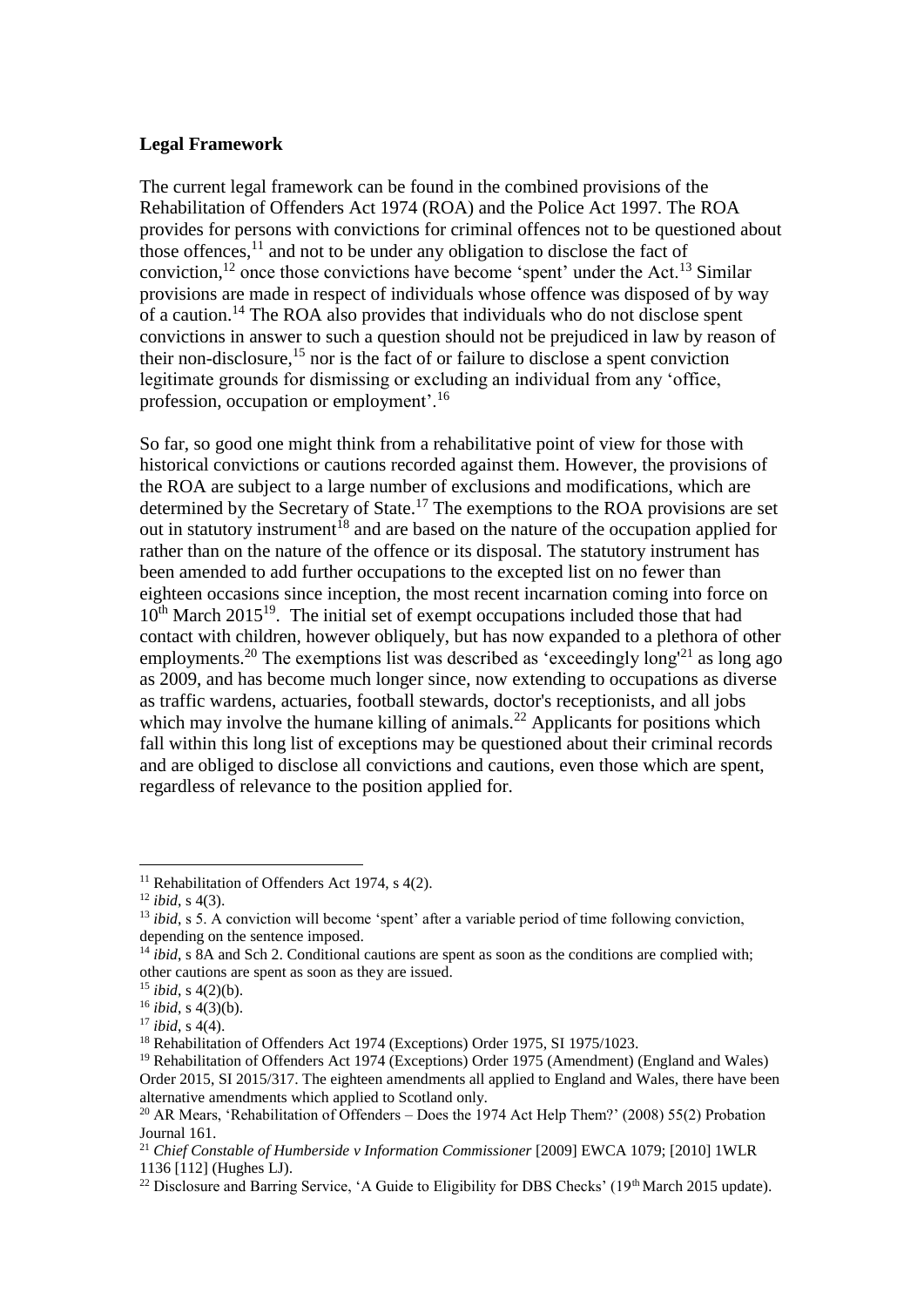The Police Act 1997 makes provision for two types of disclosure of criminal records - 'ordinary' criminal records certificates and enhanced criminal records certificates.<sup>23</sup> For current purposes, the essential framework of the disclosure system covering both types of certificate centres on statutory powers granted to the DBS.<sup>24</sup> A crucially important similarity between the two types of disclosure is that, where the statutory criteria are satisfied, the DBS has a mandatory duty to supply the certificate containing the applicant's criminal record details (or certify that there are no such details).<sup>25</sup> The criteria, although complex in their wording, are not unduly onerous. The essential requirements are that the applicant for a criminal records certificate is aged over sixteen, pays the prescribed fee,  $^{26}$  has the application counter-signed by a 'registered person'<sup>27</sup> to attest that the certificate is required for the 'purposes of an exempted question',<sup>28</sup> and, in the case of an enhanced certificate only, that the exempted question is being asked for 'a prescribed purpose'.<sup>29</sup> Exempted question in this context means a question about previous convictions or cautions which is exempt from the non-disclosure provisions of the ROA by order of the Secretary of State.<sup>30</sup> The notion of 'prescribed purpose' in these provisions is worthy of closer scrutiny.

A 'prescribed purpose' is defined as one which is prescribed by Regulation 5A of the Police Act 1997 (Criminal Records) Regulations 2002.<sup>31</sup> This Regulation provides a list of 'purposes', which are directed towards assessing the applicant's 'suitability' to hold certain positions or authorisations.<sup>32</sup> The various purposes listed in the Regulations overlap, but are not co-extensive with, the list of occupations exempted from the ROA under the 1975 Order. Indeed, the prescribed purposes are, for the most part, not occupation specific, but are categorised by general activities linked to a common theme. Two important prescribed purposes are those relating to suitability for positions working with children,  $33$  and working with adults.  $34$  In both cases, 'working with' is very broadly and loosely defined to include any form of contact with children or vulnerable adults in any way, regardless of circumstances or remoteness of possibility. Working with a particular group for these purposes also encompasses provision of health or social care services, even to adults who are not necessarily

<sup>23</sup> Police Act 1997, s 113A and s 113B.

 $24$  This government agency was initially known as the Criminal Records Bureau (CRB) when created in 2002, but has administered the disclosure system in its present form since December 2012 under the provisions of the Protection of Freedoms Act 2012 (Disclosure and Barring Scheme Transfer of Functions) Order 2012, SI 2012/3006.

<sup>&</sup>lt;sup>25</sup> Police Act 1997, s 113A(1) and (3); s 113B(1) and (3).

<sup>26</sup> *ibid*, s 113A(1) and 113B(1).

 $27$  Defined as a person registered with the DBS as being likely to ask exempted questions – Police Act 1997, s 120. This covers employers and regulators in all the occupations excepted from the ROA provisions.

 $28$  Police Act 1997, s 113A(2) and s 113B(2).

<sup>29</sup> *ibid*, s 113B(2).

<sup>30</sup> *ibid*, s 113A(6).

 $31$  SI 2002/233 – Promulgated under powers contained in Police Act 1997, s 125(2) and inserted into the 2002 Regulations by Police Act 1997 (Criminal Records)(Amendment) Regulations 2006, SI 2006/748.

<sup>&</sup>lt;sup>32</sup> *ibid*, Reg 5A (a)-(o) as amended by later statutory instruments. The main purposes are the applicant's suitability to: work with children; work with adults; to hold a Gambling Act 2005 licence; hold a National Lottery Act 1993 licence; act as an immigration adviser; hold a Misuse of Drugs Act 1971 licence; hold a Firearms Act 1968 licence; be employed in national security; and hold a taxi driver licence.

<sup>33</sup> *ibid*, Reg 5C.

<sup>34</sup> *ibid*, Reg 5B.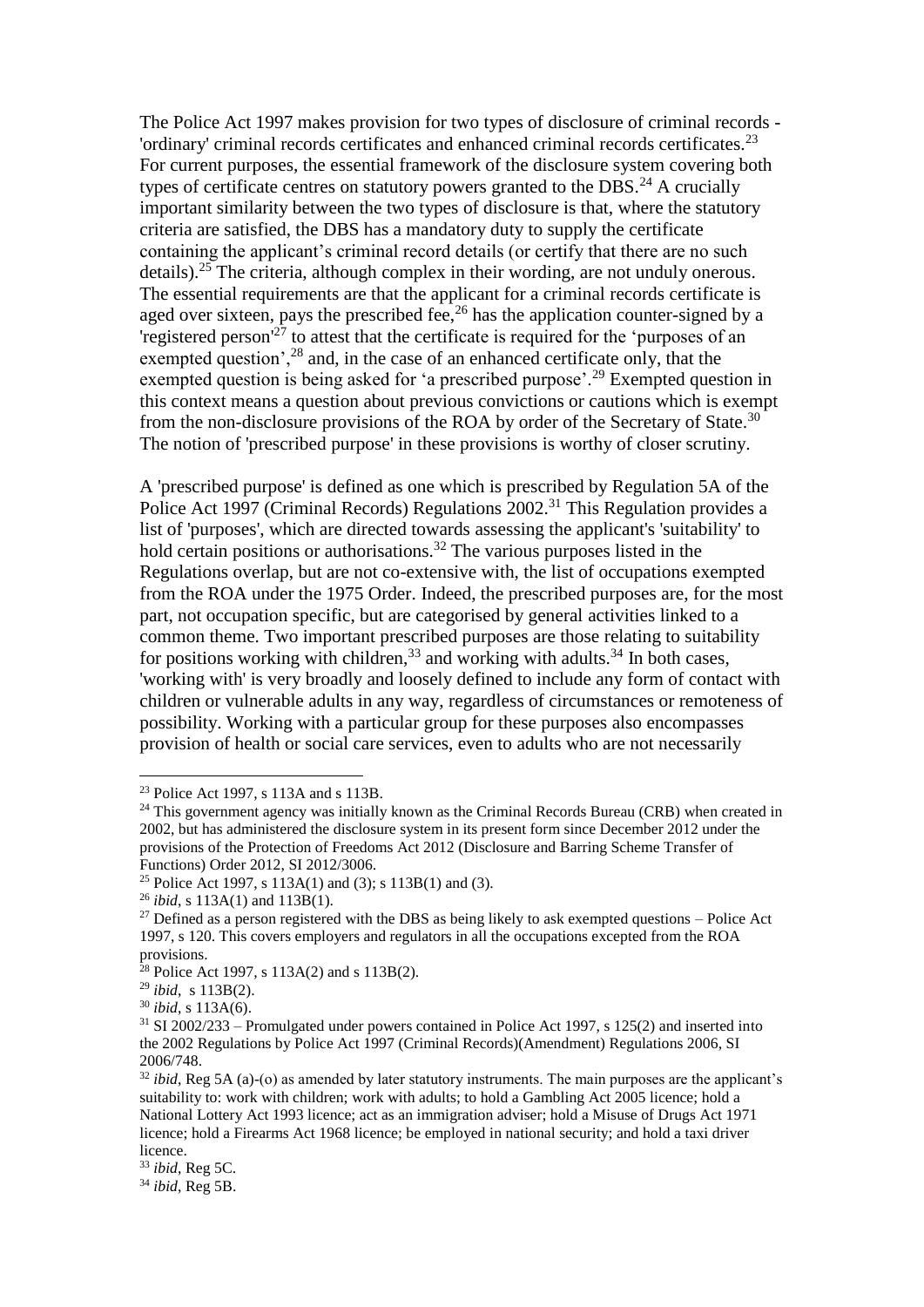vulnerable, including transportation of such adults, and covers those whose function is to manage or supervise the work of employees providing such services.<sup>35</sup> The point is that relating disclosure of spent convictions and other criminal records material to a 'prescribed purpose' opens up the field of persons who may be subject to disclosure, even where their connection to that purpose may be tangential.

Where the criteria are met, the DBS is under a mandatory duty to provide a certificate disclosing every 'relevant matter', by which is meant all unspent convictions and cautions, all spent convictions for which a custodial sentence was imposed, spent convictions for more than one offence, and spent convictions and cautions for any one of the long list of offences which appear in section  $113A(6D)$  of the Act.<sup>36</sup> The list of offences for which conviction or caution will always be disclosed irrespective of when committed runs to some 14 sub-paragraphs, some of which contain more than one offence, and others of which include offences which are identified by list or schedule in other legislation, such as the Safeguarding of Vulnerable Groups Act 2006.<sup>37</sup> In addition to disclosure of convictions and cautions, in the case of an 'enhanced' certificate', the DBS are obliged to disclose further information which does not relate to convictions or cautions.<sup>38</sup> In relation to disclosure of this additional information, there is some element of discretion, but it is not that of the DBS. The information to be disclosed is that which the chief officer of police 'reasonably believes to be relevant' for the prescribed purpose and which in the officer's opinion 'ought to be included in the certificate'.<sup>39</sup> The information disclosed under this section is the so called 'soft intelligence', $40$  that is police records of unsubstantiated or false allegations, arrests and interviews with no charges being brought, charges dropped or charges upon which the applicant was acquitted. It is disclosure of this type of information which has proved to be the most controversial and has spawned the most judicial and academic comment.<sup>41</sup> It should be emphasised that disclosure of this information is mandatory in the hands of the DBS once the chief officer of police has exercised discretion in favour of disclosure.

That is not to say that the DBS has no discretion whatsoever when it comes to exercising its powers under the Police Act, but any such discretion is confined to which type of certificate is issued - ordinary or enhanced. The DBS may treat an application for an ordinary certificate as an application for an enhanced certificate, and *vice versa*, so long as the statutory criteria for that level of disclosure are met.<sup>42</sup>

There are three significant differences between ordinary and enhanced criminal records certificates. The first is that for standard disclosure the position which the applicant is seeking needs to be one which is an exception to the general rule against

<sup>35</sup> *ibid*, Reg 5B.

<sup>36</sup> Police Act 1997, s 113A(3) and 113B(3). This is in keeping with the pre-Police Act 1997 position that exceptions to non-disclosure provisions extended to those in administrative roles as well as those with direct contact with vulnerable groups – *Wood v Coverage Care Ltd* [1996] IRLR 264.

<sup>37</sup> *ibid*, s 113A(6D). <sup>38</sup> *ibid*, s 113B(3).

<sup>39</sup> *ibid*, s 113B(4).

<sup>&</sup>lt;sup>40</sup> In the literature and case law, this class of information is variously referred to as 'non-conviction information', 'soft disclosure', or 'criminality information' as well as 'soft intelligence'. The phrase 'soft intelligence' is used throughout this paper to denote all information of this type.

 $41$  Baldwin (n 5).

<sup>42</sup> Police Act 1997, s 113A(5) and 113B(7).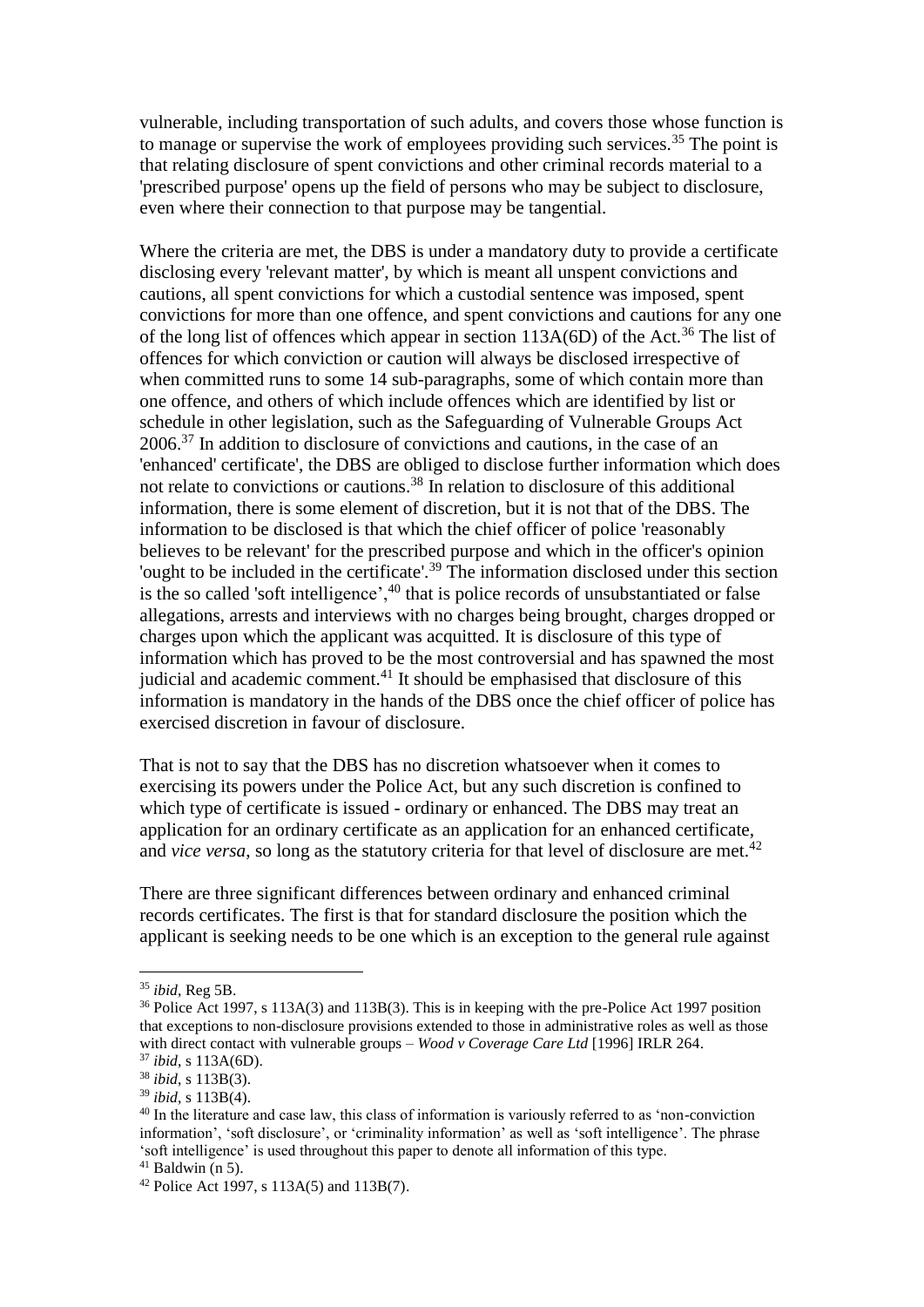asking an 'exempted question'.<sup>43</sup> There is no requirement to consider the purpose for which that question is being asked. Enhanced disclosure, however, is only available if the applicant's proposed activity is covered both by the exceptions under the ROA Exceptions Order and falls within a prescribed purpose.<sup>44</sup> The second difference is that standard certificates only disclose convictions and cautions, whereas enhanced certificates additionally disclose, at the discretion of the chief of police, the 'soft intelligence' held by the police about an individual applicant. The third difference is the fee payable by the applicant to the DBS for the different levels of certificate.<sup>45</sup> This fee differential provides the DBS with a financial incentive to issue enhanced certificates, even where such a level of disclosure may be entirely unnecessary.

The criminal records disclosure system in England and Wales operates within a complex framework of two main statutes supplemented by a bewildering array of amending statutory instruments and official guidelines. Essentially the regime makes disclosure of convictions and cautions mandatory if a former offender is seeking a particular job or position. Further non-conviction information must also be disclosed, if the police believe it ought to be disclosed, where the ex-offender is seeking a particular job where his or her suitability to perform that job has to be assessed because of the nature of the position. The numbers of positions and persons affected by these disclosure rules is growing. Because of the complexity of the legislative scheme, the next section will consider how the regime is applied in practice and in particular its impact on the rights of the individuals affected.

#### **Where is the law now?**

<u>.</u>

In November 2012, the European Court of Human Rights ruled, in the case of *MM v United Kingdom*, that the criminal record disclosure system in England and Wales, at it stood at the time, violated the rights of citizens to respect for their private lives under Article 8 of the European Convention on Human Rights, and such a violation could not be justified as a necessary or proportionate means of achieving the legitimate aim of protecting the public. The system was criticised for drawing no distinction based on the nature of the offence, the way in which the case was disposed of, the time elapsed since commission of the offence, or the relevance of the information to the position for which disclosure was sought.<sup>46</sup> The disclosure regime came under scrutiny again before the domestic courts less than three months later, when the Court of Appeal delivered its judgment in *R(on the application of T) v Chief Constable of Greater Manchester Police*. <sup>47</sup> This now well known case involved two individuals, both of whom had received cautions for theft many years prior to their applications for enhanced criminal records certificates. The Court of Appeal held that the disclosure of criminal records engaged Article 8 because such records, after a period of time, became part of an individual's private life. The claimants' Article 8 rights were violated because the system of disclosure 'failed to strike a fair balance

<sup>&</sup>lt;sup>43</sup> DBS (n 22)-The position sought by the applicant would have to be an exception under the 1975 Order to allow the prospective employer to ask the exempted question 'do you have any criminal convictions or cautions?'.

<sup>44</sup> DBS (n 22) - That is a purpose provided for by the Police Act 1997 (Criminal Records) Regulations 2002, Reg 5A.

 $45$  DBS (n 22) At the time of writing the relevant fees are £26 for an ordinary certificate and £44 for enhanced.

<sup>46</sup> *MM v United Kingdom* (24029/07, ECtHR, 13th November 2012).

<sup>47</sup> [2013] EWCA Civ 25; [2013]1WLR 2515.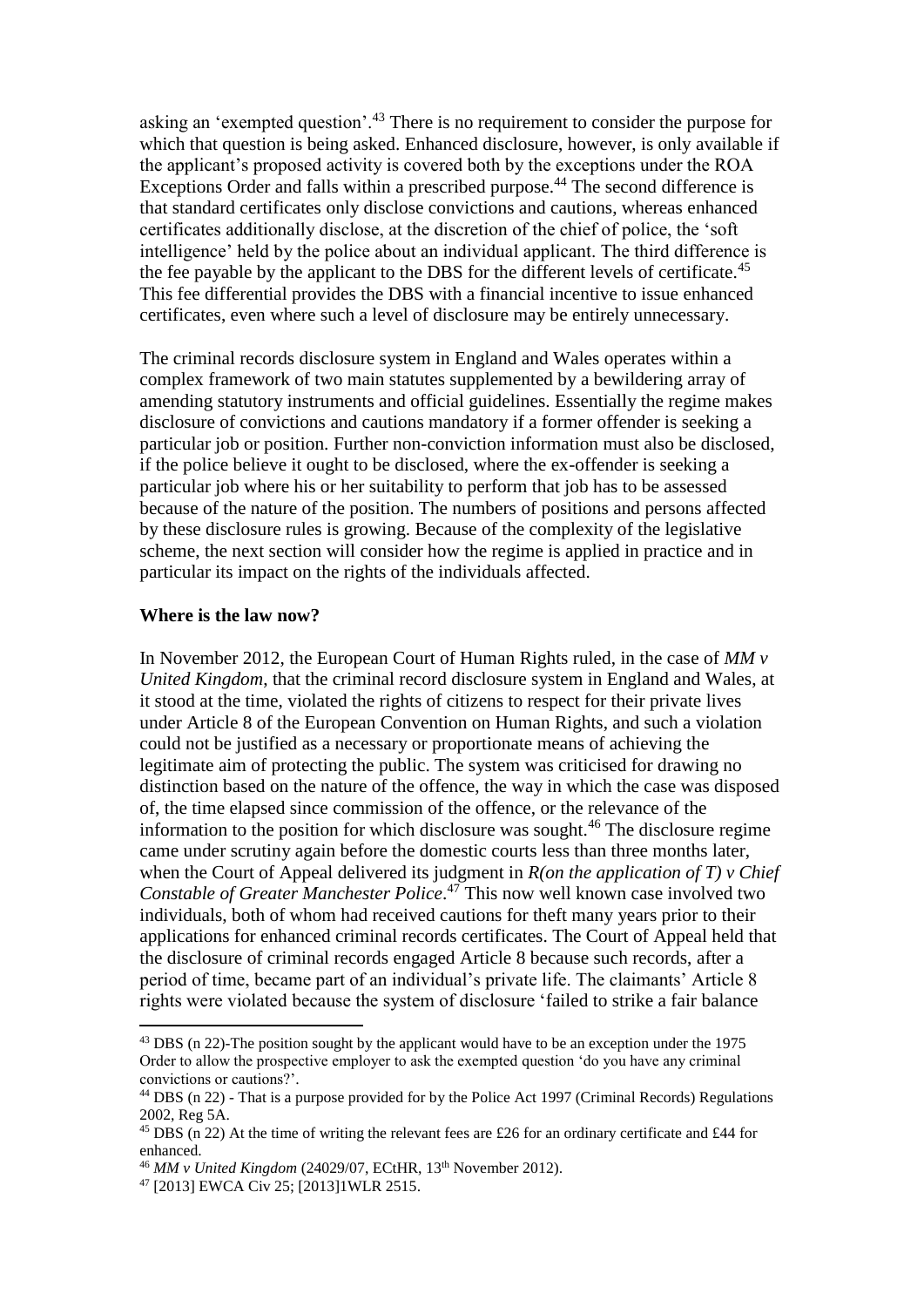between their rights and the interests of the community'.<sup>48</sup> The Court of Appeal issued a declaration that the provisions of the Police Act 1997 and the ROA were incompatible with Article  $8<sup>49</sup>$  This decision was upheld on the Police Act point by the Supreme Court in the subsequent appeal.<sup>50</sup> The Supreme Court agreed with the Court of Appeal that the criminal record certificate provisions were incompatible with Article 8 and the interference with an individual's private life which they represented was not in accordance with the  $law<sup>51</sup>$  or necessary in a democratic society.

In between the Court of Appeal and Supreme Court decisions, the UK Government, no doubt seeing the way in which the wind was blowing, amended the criminal records disclosure system by introducing the concept of the 'protected conviction and caution'.<sup>52</sup> The Supreme Court declined to comment on the changes and based its decision exclusively on the pre-amendment regime. The new 'filtering rules' provided for certain convictions and cautions not to be disclosed on certificates if more than eleven years had elapsed since conviction (six years in the case of cautions), it was the applicant's only conviction, it did not result in a custodial sentence, and the offence did not appear on a DBS compiled list of offences relevant to safeguarding.<sup>53</sup> Commentators, however, felt that the amendments amounted to no more than 'tweaking' the original system,<sup>54</sup> and the post-amendment regime would be no more respectful of human rights than the earlier one. <sup>55</sup> Given the minor nature of changes, and the fact that this leaves those with recent but otherwise spent convictions, two minor convictions, or a conviction disposed of by a short period of imprisonment, vulnerable to disclosure, these comments would appear to be well founded.

The courts have given a mixed reception to the amendments with regard to their compatibility with Convention Rights. In *W v Secretary of State for Justice*, <sup>56</sup> the High Court held that disclosure of W's conviction for occasioning actual bodily harm at the age of 16, for which he received a two year conditional discharge, was, under the amended disclosure regime, prescribed by law and a proportionate means of addressing a legitimate aim in a democratic society. W was 47 years of age and of otherwise exemplary character when he had applied for an enhanced certificate with a view to becoming a teacher of English as a second language. A similar conclusion was reached in *R(on the application of SD) v Chief Constable of North Yorkshire*, <sup>57</sup> a case which did not involve a criminal conviction but a finding by a disciplinary panel

<u>.</u>

<sup>48</sup> *ibid*, [50] (Lord Dyson MR).

<sup>49</sup> Human Rights Act 1998, s 4.

<sup>50</sup> *R(on the application of T) v Chief Constable of Greater Manchester Police* [2014] UKSC 35; [2015] AC 49 – The Supreme Court allowed the appeal against a declaration of incompatibility in respect of the ROA and its Exception Order.

<sup>&</sup>lt;sup>51</sup> The basis of this finding was on identical grounds to those which formed the decision of the ECtHR in *MM v UK.* Lord Wilson dissented from the view of the other Supreme Court Justices on this point, but agreed with the remainder of the judgments.

<sup>52</sup> Rehabilitation of Offenders Act 1974 (Exceptions) Order 1975 (Amendment) (England and Wales) Order 2013, SI 2013/1198.

<sup>&</sup>lt;sup>53</sup> *ibid.* The DBS, 'List of Offences That Will Never be Filtered From a DBS Certificate' (DBS, 2<sup>nd</sup>) December 2013) runs to 31 pages, contains in excess of 1,000 separate offences, and contains such heinous common problem crimes as 'violating the female heir to the Crown', 'throwing missiles at a train', and 'soliciting for the purposes of prostitution'.

<sup>54</sup> Adam Jackson, 'Supreme Court' (2014) 78(6) Journal of Criminal Law 463, 465.

<sup>55</sup> Pijoan (n 7) 731.

<sup>56</sup> [2015] EWHC 1952; ACD 139.

<sup>&</sup>lt;sup>57</sup> [2015] EWHC 2085; QBD 16<sup>th</sup> July 2015.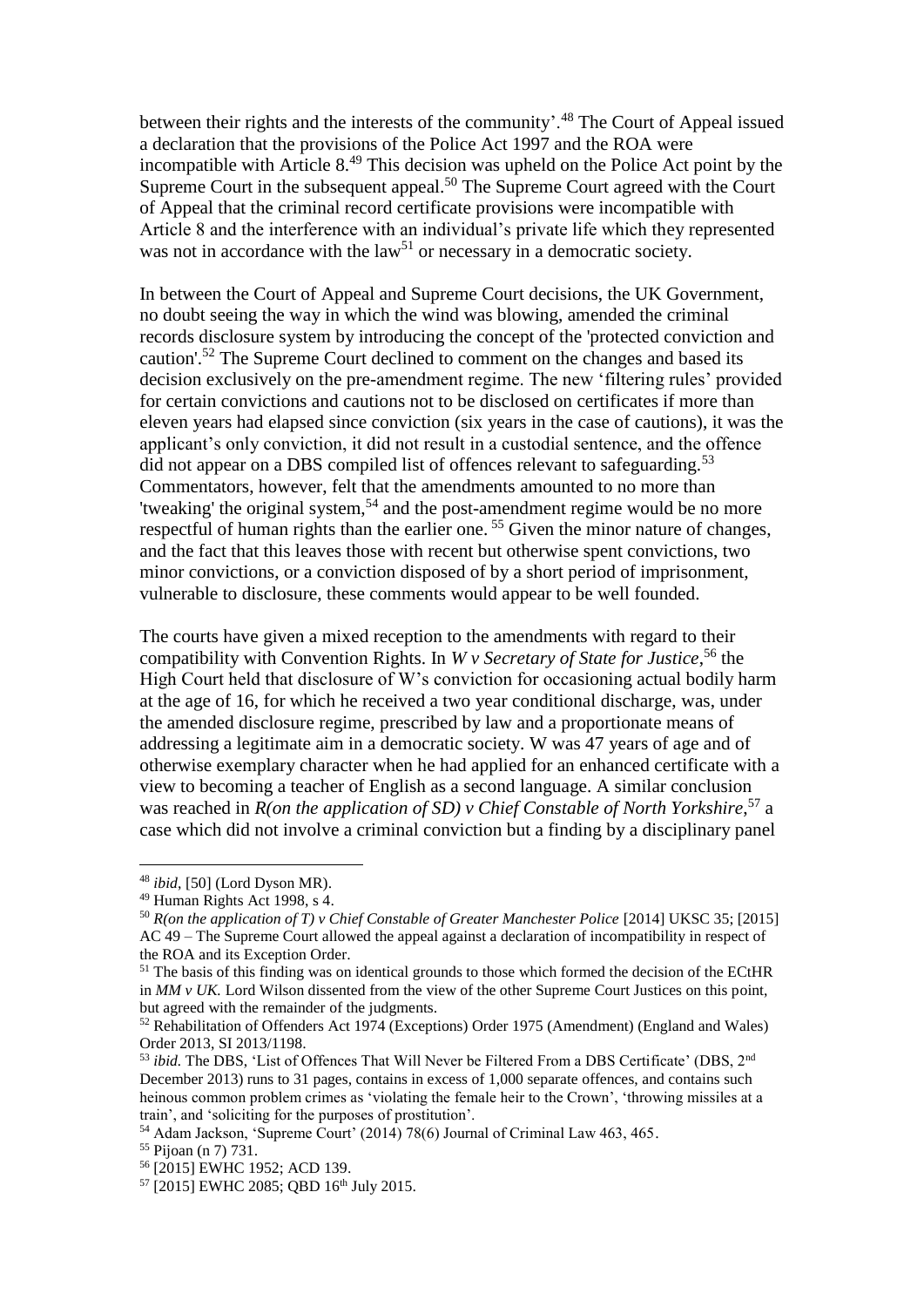that a teacher had made inappropriate remarks of a sexual nature to an adult student. The High Court held that the interference with the teacher's privacy was justified as it came within the scope of Article 8(2).

However, in *P v Secretary of State for Justice*,<sup>58</sup> the claimants had been convicted of minor dishonesty offences, and in one case absconding whilst on bail, when aged in their late teens. The claimants were concerned that a criminal records certificate disclosing these offences may jeopardise their positions as a teaching assistant and a finance director respectively. The High Court in this case took the view that the amended disclosure system still infringed the claimants' Article 8 rights and that infringement was not according to law.<sup>59</sup> Shortly after this decision, another High Court judge ruled, in *G v Chief Const of Surrey Police*, <sup>60</sup> that disclosure of reprimands (the juvenile equivalent of cautions) received for sexual activity with young boys when the applicant was himself still a minor was an unjustified violation of the applicant's Article 8 rights.

The current position of the amended disclosure scheme is, therefore, somewhat unclear. This lack of clarity is exacerbated by the fact that most, if not all, of these recent decisions are likely to be considered by the appellate courts.<sup>61</sup> However, the general view seems to be that even the amended disclosure scheme still amounts to an unlawful and unjustifiable interference with Article 8 rights.<sup>62</sup> In the light of the uncertainty surrounding the legal position, the next section looks at the issue of whether the criminal record information should be disclosed at all.

## **Should the Information be Disclosed?**

There are two distinct aspects to this question. The first is whether there can be any justification for the disclosure of criminal records information where the data is old or irrelevant to the position for which the applicant has applied. The analysis of this aspect of the question will focus on the disclosure of spent convictions and cautions, but will also draw upon some of the available literature, case law and data in respect of disclosure of soft intelligence where this illustrates the point being made. The second aspect is whether the correct level of disclosure is being sought in all cases and whether more use should be made of the standard records certificates.

The sentencing framework in England and Wales is underpinned by a combination of what are traditionally seen as utilitarian and limited retributive theories of punishment.<sup>63</sup> Indeed, the main sentencing statute provides that two of the purposes of sentencing, amongst others, are the reform and rehabilitation of the offender<sup>64</sup> and the

<sup>58</sup> [2016] EWHC 89; [2016] 1WLR 2009.

<sup>&</sup>lt;sup>59</sup> *ibid*. In view of this finding, it was not strictly necessary for the court to consider the proportionality point but the court held that, had it been necessary to do so, it would have found the interference a disproportionate means of achieving a legitimate aim.

<sup>&</sup>lt;sup>60</sup> [2016] EWHC 295; [2016] 4WLR 94.

<sup>&</sup>lt;sup>61</sup> Permission to appeal was granted in *SD* in November 2015. Applications for permission to appeal have been listed for hearing in *W* and in *G* in February 2017.

<sup>62</sup> RA Easton, 'Forgiven and Forgotten?: Disclosure of Criminal Records' (2016) 160(11) Sol Journal 25.

<sup>&</sup>lt;sup>63</sup> J Halliday, 'Review of the Sentencing Framework for England and Wales' (Home Office, London 2001).

<sup>64</sup> Criminal Justice Act 2003, s 142(c).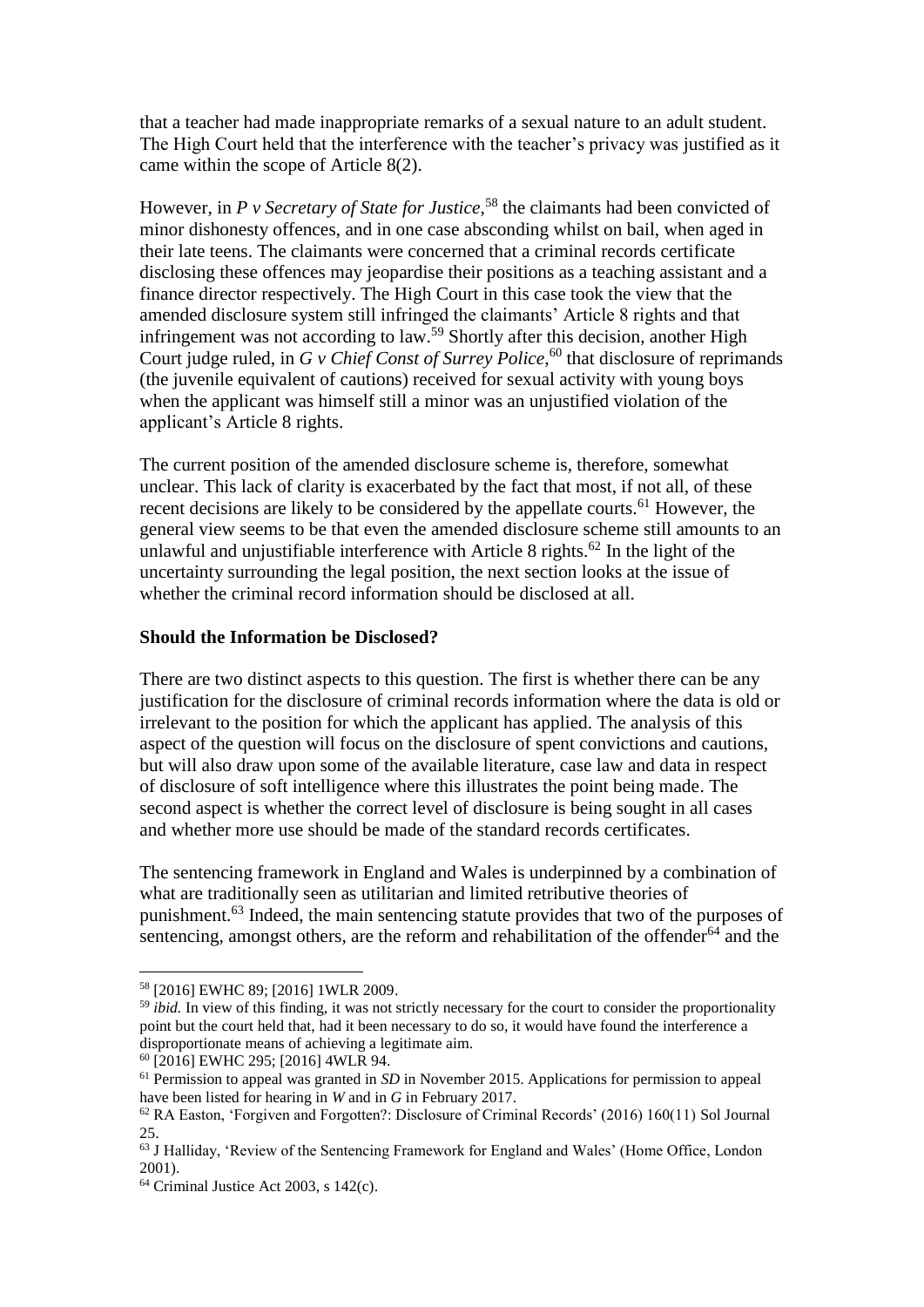protection of the public.<sup>65</sup> Ashworth describes this as 'pick and mix' sentencing<sup>66</sup> in that it is not possible to achieve all those purposes simultaneously and it is necessary to favour one over the others. This highlights the potential tension between the rights of offenders and public protection that the criminal records disclosure system is seeking to relieve. Given the underlying ethos of the criminal justice system, the question might be posed whether it is appropriate to continue to penalise offenders by disclosing convictions and cautions in the belief that this is justified as it prevents harm to the vulnerable. This tends to veer towards a more retributive form of punishment, suggesting that the offender deserves continued punishment because it serves a wider benefit to the public to do so, without any incentive for the offender not to re-offend. 67

It is clear beyond doubt that the purpose and policy underpinning and embodied in the ROA was a rehabilitative and reformative one.<sup>68</sup> The aim of the Act was to permit those with criminal records to reintegrate themselves back into useful members of society.<sup>69</sup> In the original form of the 1975 Order, the number of exceptions to the nondisclosure provisions of the Act was quite small. It was only over the intervening years that more and more occupations have been added. It was around the time of the passing of the ROA that it has been said that rehabilitative theories of sentencing were on the wane, only to undergo something of a revival in the past twenty-five years or so.<sup>70</sup> It is contended that the most influential approach towards rehabilitation of offenders over the last twenty years is one of risk management.<sup>71</sup> Although this approach has had its critics over the years, mostly on the grounds of lack of empirical support and a tendency to focus on offence based dispositions rather than the broader social and cultural context, $^{72}$  more nuanced versions of the risk management approach based on the importance of community in helping offenders desist are now very much to the fore.<sup>73</sup> Rehabilitative theories of punishment have been reinvented as a move towards risk management and re-branding in terms of resettlement and desistence.<sup>74</sup>

By contrast, the disclosure regime created by the Police Act 1997 seems to embody a much more retributive approach to punishment. It creates a scheme whereby the majority of offenders seeking certain positions are permanently stigmatised by the actual or potential sharing of criminal information about them with those who have the power to refuse entry to that position.<sup>75</sup> The Government's own review of the regime claims to start from the principle that it is the criminal justice system which

<sup>65</sup> *ibid*, s 142(d).

<sup>66</sup> Andrew Ashworth, *Sentencing and Criminal Justice* (CUP, Cambridge 2010) 77.

<sup>67</sup> M Cavadino and J Dignan, *The Penal System: An Introduction* (2nd edn, Sage, London 1997) 39.

<sup>&</sup>lt;sup>68</sup> Robert Banks, *Banks on Sentence* (11<sup>th</sup> edn, Robert Banks, Etchingham, East Sussex 2016) 90.3.

<sup>69</sup> Nicola Lacey, *State Punishment* (Routledge & Kegan Paul, London 1988).

 $70$  Ashworth (n 66) 86.

<sup>&</sup>lt;sup>71</sup> DA Andrews and J Bonta. *The Psychology of Criminal Conduct* (5<sup>th</sup> edn, Matthew Bender & Co, New Providence, NJ 2010).

<sup>72</sup> RE Mann, 'Managing Resistance and Rebellion Relapse Prevention Intervention' in DR Laws, SM Hudson and T Ward (eds), *Re-making Relapse Prevention With Sex Offenders: A Sourcebook* (Sage, Thousand Oaks, CA 2000).

<sup>73</sup> S Casey, A Day, J Vess and T Ward, *Foundations of Offender Rehabilitation* (Routledge, London 2013).

<sup>74</sup> Gwen Robinson, 'Late Modern Rehabilitation: The Evolution of Penal Strategy' (2008) 8 Punishment and Society 429.

<sup>75</sup> Jamie Grace, 'Old Convictions Never Die, They Just Fade Away: The Permanency of Convictions and Cautions for Criminal Offences in the UK' (2014) 78(2) Journal of Criminal Law 122.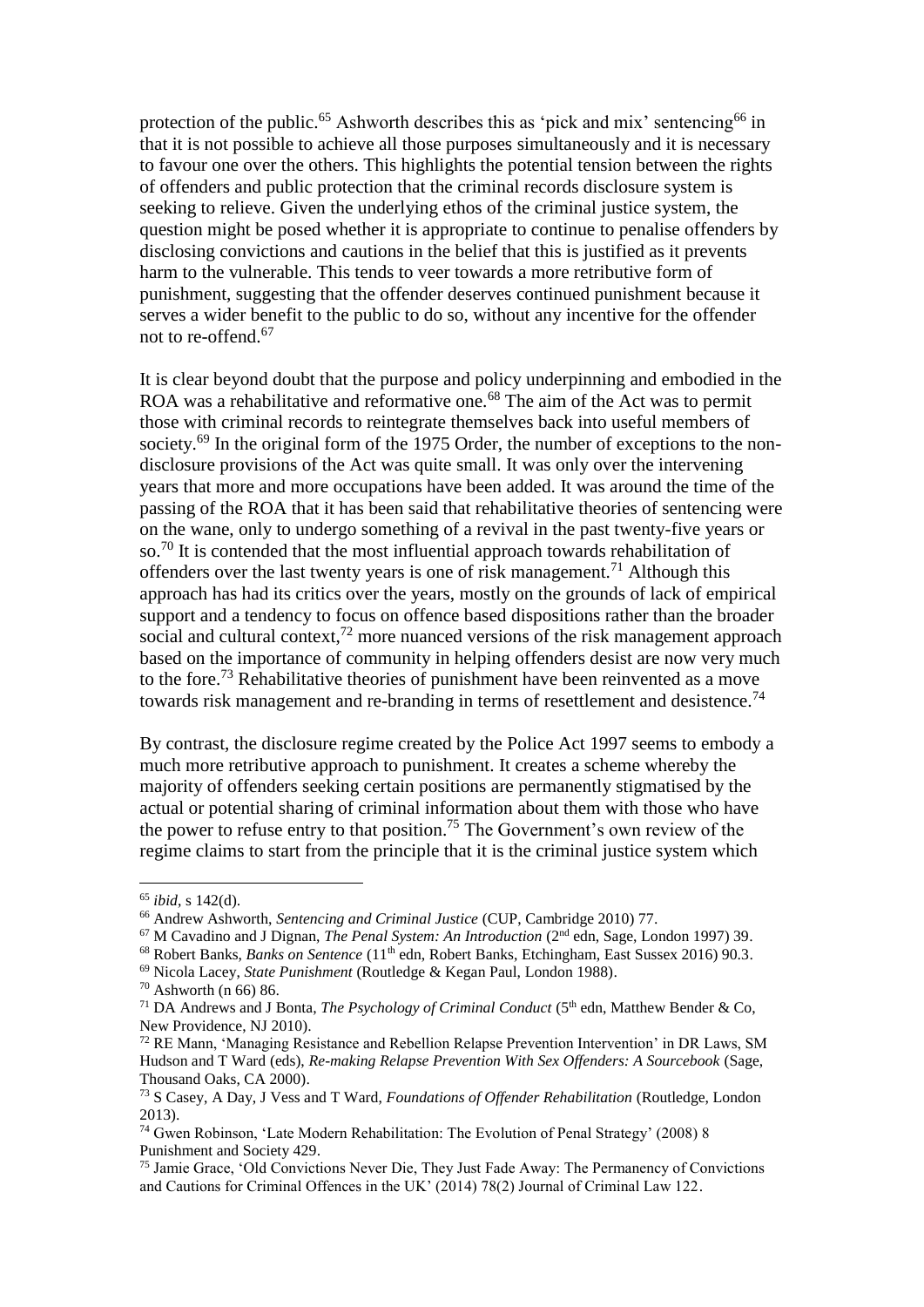provides suitable punishment for offences and, having served their punishment, offenders have the right to re-enter society and have a normal life.<sup>76</sup> However, this position does not sit easily with the provisions of the Police Act. There has been a recognition that cultural barriers may exist to respecting the rights of offenders when it comes to protection of the public.<sup> $77$ </sup> It is widely recognised that a significant factor in rehabilitating offenders is the ability to find and retain a job, and the permanent 'branding' of offenders is a major obstacle to their rehabilitation and reintegration.<sup>78</sup> In addition, there is a growing body of research which suggests that after a certain period of non-offending, criminal records are of little predictive value as to future offending.<sup>79</sup>

It is against this background that I consider the question of whether spent convictions, cautions and non-conviction data should be disclosed at all. In the case of convictions and cautions, an easy answer is that disclosure is mandatory under the Act, and so convictions and cautions must be disclosed in order to protect the public. This still does not answer the question, however, of why convictions and cautions are disclosed where they are very old, or have no relevance to the position applied for, or are so old as to be of no probative value is assessing the risk posed to the public by the applicant. Although not the main focus of this paper, it is instructive to examine how the police exercise their discretion to disclose soft intelligence. This sheds some light on whether it would be more appropriate for disclosure of all criminal records information to be discretionary rather than mandatory based on a test of relevance and the risk to the public posed by the applicant.

When chief police officers are asked to consider disclosure of soft intelligence information, they are required to perform a 'two-stage' test – is the information relevant to the purpose for which disclosure is sought? If so, 'ought' the information be disclosed.<sup>80</sup> In practice, the police make the decision to disclose by following the combined guidance of the 'Statutory Disclosure Guidance'<sup>81</sup> and the 'Ouality' Assurance Framework'. The guidance contains some assistance in interpreting the question of what is relevant and when 'ought' the information be disclosed, amongst the principles of disclosure. Relevant is said to be given its ordinary meaning of pertinent to, connected with or bearing upon the subject in question. The decision about whether the information ought to be disclosed is said to include consideration of the impact of disclosure on the applicant's job and private life, but no further guidance than that is offered.

In evaluating how closely the chief officers follow these guidelines on the question of relevance, the starting point could be the facts of the leading case itself.<sup>82</sup> Although

<sup>76</sup> Mason (n 6) 12.

<sup>77</sup> Grace (n 75) 135.

<sup>78</sup> DS Murphy, B Fuleihan, SC Richards and RS Jones, 'The Electronic "Scarlet Letter": Criminal Backgrounding and a Perpetual Spoiled Identity' (2011) 50 Journal of Offender Rehabilitation 101. <sup>79</sup> K Soothill and F Brian, 'When do Ex-offenders Become Like Non-offenders?' (2009) 48(4) The Howard Journal 373; SD Bushway, P Nieuwbeerta and A Bickland, 'The Predictive Value of Criminal Background Checks: Do Age and Criminal History Affect Time to Redemption?' (2011) 49(1) Criminology 27.

<sup>&</sup>lt;sup>80</sup> *R* (on the application of W) v Chief Constable of Warwickshire [2012] EWHC 406; [2012] InfoTLR 371.

<sup>&</sup>lt;sup>81</sup> Home Office, 'Statutory Disclosure Guidance' (Home Office, July 2012).

 $82 R(T)$  (n 47).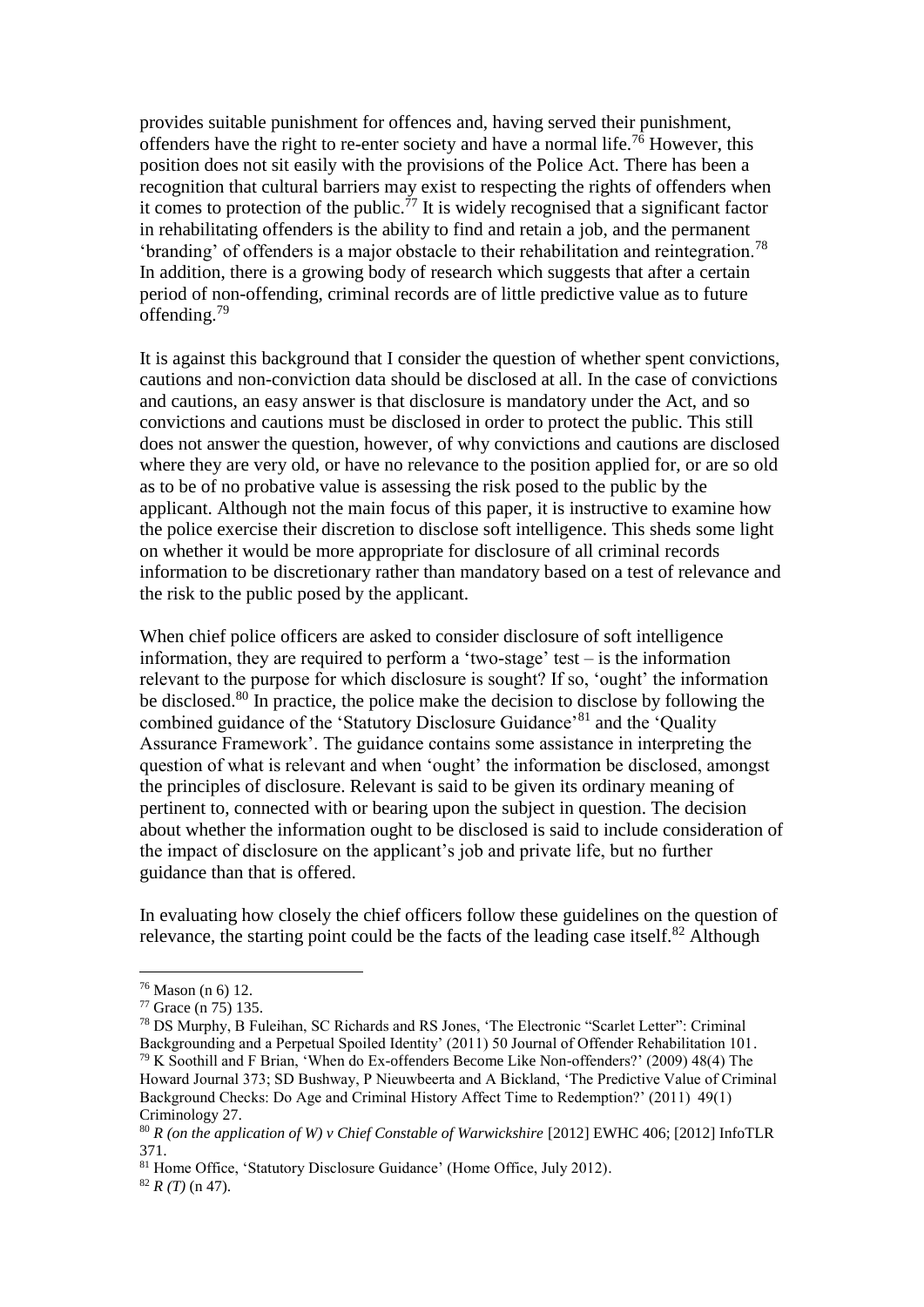this was a case involving cautions, and so disclosure was mandatory, had disclosure been discretionary, the question might be asked what the relevance was of theft of bicycles and false fingernails to positions in teaching and the care industry. In the post *R(T)* era, a number of other examples may be given of disclosures which appear to have little relevance to the position applied for. What risk, for example, would be run by employing a care worker with historical offences of failing to wear a seatbelt and failing to ensure her children did so at a residential home for the elderly?<sup>83</sup> Another example is the case of an applicant for a job in the healthcare industry with thirtythree years old convictions for drink driving and taking without the owner's consent.<sup>84</sup> It may be unfair to pose such questions hypothetically, given that they involve convictions and so are disclosable regardless of relevance. There are, however, other examples which illustrate the point with regard to the disclosure of soft intelligence too. For example, an applicant for a taxi driver's licence was turned down when his certificate revealed that he was awaiting trial on charges of 'fly-tipping'.<sup>85</sup> The same committee also refused a licence to an applicant whose otherwise clear certificate disclosed an arrest on suspicion of abduction of fourteen year old girl, fourteen years earlier, in the context of a family dispute, where the subsequent charge was dropped before trial.<sup>86</sup>

What the officers making the decision whether to disclose, and the Statutory Guidance itself, seem to overlook is the requirement of the Act that the relevance has to be to the 'prescribed purpose'. In other words there has to be some connection between the information disclosed and the applicant's suitability for the position, rather than just some vague or remote connection between the offence and the occupation. What the police appear to be asking themselves is whether there is some connection between the information being considered for disclosure and working, in the broadest possible sense, with children, vulnerable adults, holding a firearms licence and so on, without any regard to the likelihood of that connection ever existing in reality. The police officers responsible for disclosure do not appear to appreciate this subtle but crucial difference between linking an offence to a job and linking an offence to an applicant's suitability for that job.

Even where it is possible to see a relevant connection between the offence and the applicant's suitability for the position, there is still the second part of the test to overcome – whether the information ought to be disclosed. In this area too there are many examples where the decision to disclose is questionable. For example, whilst there is an obvious relevance to an applicant for a taxi driver's licence previous convictions for motoring and unlawful plying for hire offences, was it really necessary to disclose these when they occurred more than eight years previously?<sup>87</sup> In a case involving convictions for public order offences which were committed between twenty-one and fifteen years before an application for a taxi driver's licence was made, making a case for relevance is a stretch; an argument as to why this ought to

<sup>83</sup> *Re Gallagher's Application for Judicial Review* [2015] NIQB 63.

<sup>84</sup> Unlock, 'Convictions and Employment Law' (January 2016)<hub.unlock.org.uk/knowledgebase/ convictions-employment-law-2> accessed  $5<sup>th</sup>$  April 2016.

<sup>&</sup>lt;sup>85</sup> Newcastle City Council, 'Regulatory Appeals Sub-committee Minutes:  $15/02557/TXDPH'$  (7<sup>th</sup>) December 2015).

<sup>86</sup> *ibid*, '15/02071/TXDPH'.

<sup>&</sup>lt;sup>87</sup> Bath and North East Somerset Council, 'Licensing Sub-committee Minutes: Item 33' (4<sup>th</sup> August) 2015).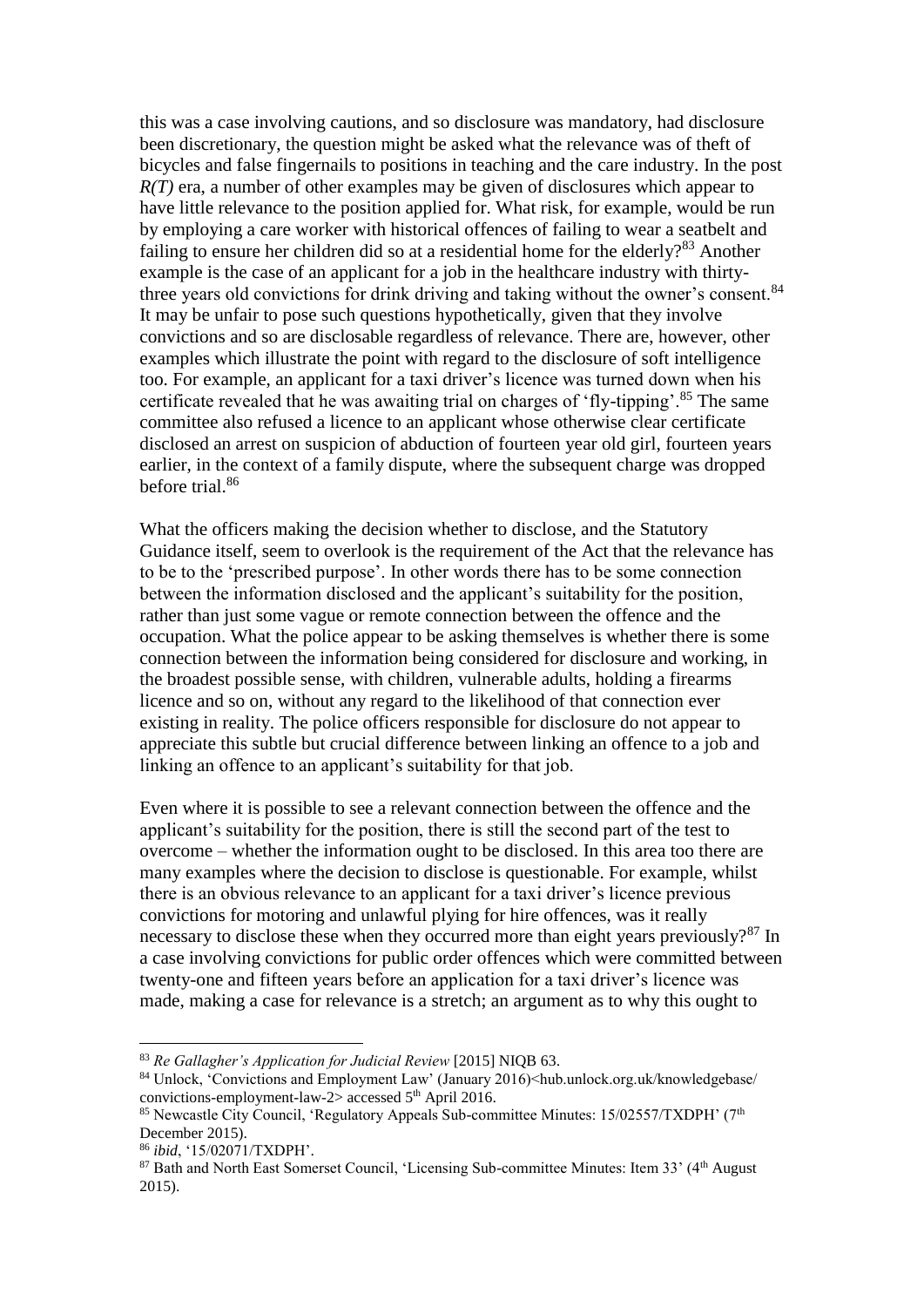have been disclosed is difficult to see. A similar example may be seen in relation to a soft intelligence disclosure case, where an applicant acquitted of a charge of rape of a seventeen year old female had this fact disclosed on his certificate in relation to an application for a teaching position.<sup>88</sup>

It appears from the case law and regulatory data examples that when deciding whether soft intelligence ought to be disclosed, chief officers are still basing their decisions on the now defunct test of whether the allegation 'might be true', notwithstanding the absence of further action, the withdrawal of charges or the acquittal of the accused.<sup>89</sup> It is highly unsatisfactory to let police re-try the case of an acquitted defendant and decide that he did commit the offence after all. Of course the police will generally believe the allegations to be true, especially where an accused has been charged or tried. It is unsafe and unsatisfactory where individual rights are in issue to enable the police to re-assess the evidence in their own minds and decide that the allegations are true after all. This leads to the conclusion that the chief police officers are not the appropriate people to exercise the discretion necessary in such cases.

The other aspect of this question of whether information ought to be disclosed is whether the right levels of disclosure are being sought in all cases. Even as long ago as 2003, the Government itself pointed out that the number of Enhanced Disclosures outnumbered Standard Disclosures by ten to one.<sup>90</sup> Pijoan points out that, in practice, the enhanced certificate is the one that most employers apply for, probably because it is not simple to weed out the positions for which a standard certificate is required.<sup>91</sup> This is true, but a simpler explanation might be that it is all too easy to bring a position within the ambit of s 113B by some link, no matter how tenuous, to a prescribed purpose and a prospective employer will want to know the 'full story' about who they propose to take on as employee. There is no sanction provided for seeking the wrong level of disclosure. Any 'registered' person can seek enhanced disclosure as long as they certify that the 'exempted' question is likely to be asked for a 'prescribed purpose' under s 113B, and they pay the higher fee. Mason recommended that there be periodical reviews of the 'registered bodies' to ensure that they were adhering to their obligations with regard to the correct level of checks, with persistent offenders facing de-registration.<sup>92</sup> This recommendation was not taken up, but a revised Code of Practice from the DBS firmly places the burden on the countersigning officer of the registered body to satisfy himself or herself that the person against whom disclosure is sought is eligible for that level of check under the Act.<sup>93</sup>

<sup>88</sup> *R(on the application of AR) v Chief Constable of Greater Manchester Police* [2013] EWHC 1319; QBD 5th September 2013.

<sup>89</sup> *R(on the application of X) v Chief Constable of West Midlands Police* [2004] EWCA Civ 1018; [2005] 1WLR 65. This test was held to be incorrect by the House of Lords in *R(on the application of L) v Commissioner of Police for the Metropolis* [2009] UKSC 3; [2010] 1AC 410which introduced a test of proportionality into this question.

<sup>&</sup>lt;sup>90</sup> Home Office, 'Breaking the Circle: Rehabilitation of Offenders Act Review' (Home Office, April 2003).

<sup>91</sup> Pijoan (n 7) 726.

 $92$  Mason (n 6) 44.

<sup>93</sup> Home Office, 'Revised Code of Practice for Disclosure and Barring Service Registered Persons' (November 2015).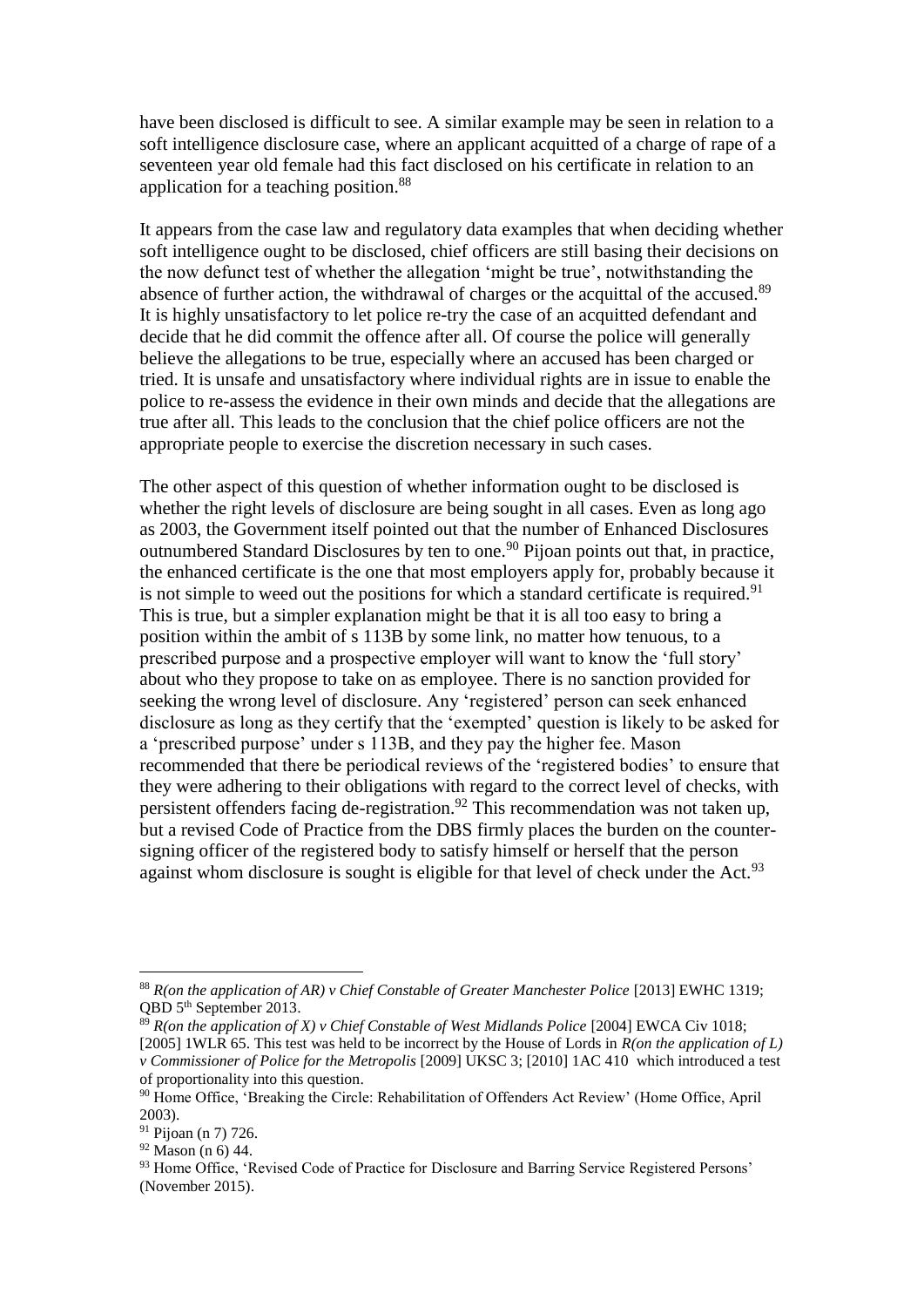Although I have adopted a largely qualitative approach to this study, the recent statistics to which I referred in the introductory section,<sup>94</sup> formed part of the analysis of the issue of whether proper use is being made of the disclosure system. The DBS statistics indicate that, in the year April 2015 to March 2016, for every application for an ordinary criminal records certificate there were almost thirteen applications for enhanced certificates.<sup>95</sup> This shows a marked increase in the proportion of enhanced certificates being sought since the time of the Home Office's own review of the working of the ROA some twelve years earlier.<sup>96</sup> Such an increase would tend to suggest that more applicants, at the request of prospective employers, are bringing the job that they hope to do within the ambit of a 'prescribed purpose' under the 2002 Regulations.  $97$  On the basis of the number of 'PLX Hits',  $98$  it would appear that around 2.8 million applications could have been dealt with by an ordinary certificate, as there was nothing to disclose by way of convictions, cautions or soft intelligence. This overzealous and unnecessary use of the enhanced disclosure procedure, however, appears to be continuing unabated by the DBS.

In terms of the number of applications overall, the figures appear to have remained relatively stable and consistent over a number of years.<sup>99</sup> Intuitively this seems to be unexpected, given that during this period the Court of Appeal and Supreme Court delivered their judgments in  $R(T)^{100}$  and Parliament introduced an amended disclosure system. However, there does not appear to be any '*R(T)* effect' in terms of a reduction in the number of certificates being sought, although, on further reflection, this is probably no surprise given the very minor nature of the amendment which followed that decision.

The conclusion to be drawn from this section is that, whilst mandatory disclosure of unspent convictions is unobjectionable, disclosure of spent convictions and cautions should not be mandatory but be discretionary. However, that discretion should not be that of the police. The DBS should be able to exercise this discretion on behalf of the applicant, possibly in consultation with the applicant themselves before disclosure is made to the prospective employer or regulator.<sup>101</sup> A procedural requirement of consultation before disclosure has been championed by Munby LJ in two cases. In  $R(H)$  v A City Council<sup>102</sup>, the local authority had disclosed H's conviction for indecent assault upon a child to charitable organisations and public bodies with which H was involved. The Court of Appeal held that the principles which applied to the statutory disclosure scheme outlined in  $R(L)^{103}$  also applied in this non-statutory context, and the Council failed to engage with the crucial point that H did not work with children. The local authority's blanket policy of disclosure was, therefore, substantively unlawful both at common law and as a violation of H's Article 8 rights. The Court of Appeal also introduced the notion that both the common law and Article

<u>.</u>

<sup>100</sup> *R(T)* (n 4 and n 50).

<sup>&</sup>lt;sup>94</sup> See note 9 and the discussion which follows it in the main text.

 $95$  DBS (n 9).

<sup>96</sup> Home Office (n 90).

<sup>&</sup>lt;sup>97</sup> See note 31 above.

<sup>&</sup>lt;sup>98</sup> See the paragraph which follows note 10 above.

<sup>&</sup>lt;sup>99</sup> See note 10 above.

<sup>101</sup> Jamie Grace, 'Privacy, Stigma and Public Protection: A Socio-legal Analysis of Criminality Information Practices in the UK' (2013) 41 International Journal of Law, Crime and Justice 303, 321. <sup>102</sup> [2011] EWCA Civ 403.

<sup>&</sup>lt;sup>103</sup> *R(L) v Commissioner of Police for the Metropolis* [2009] UKSC 3; [2010] 1AC 410.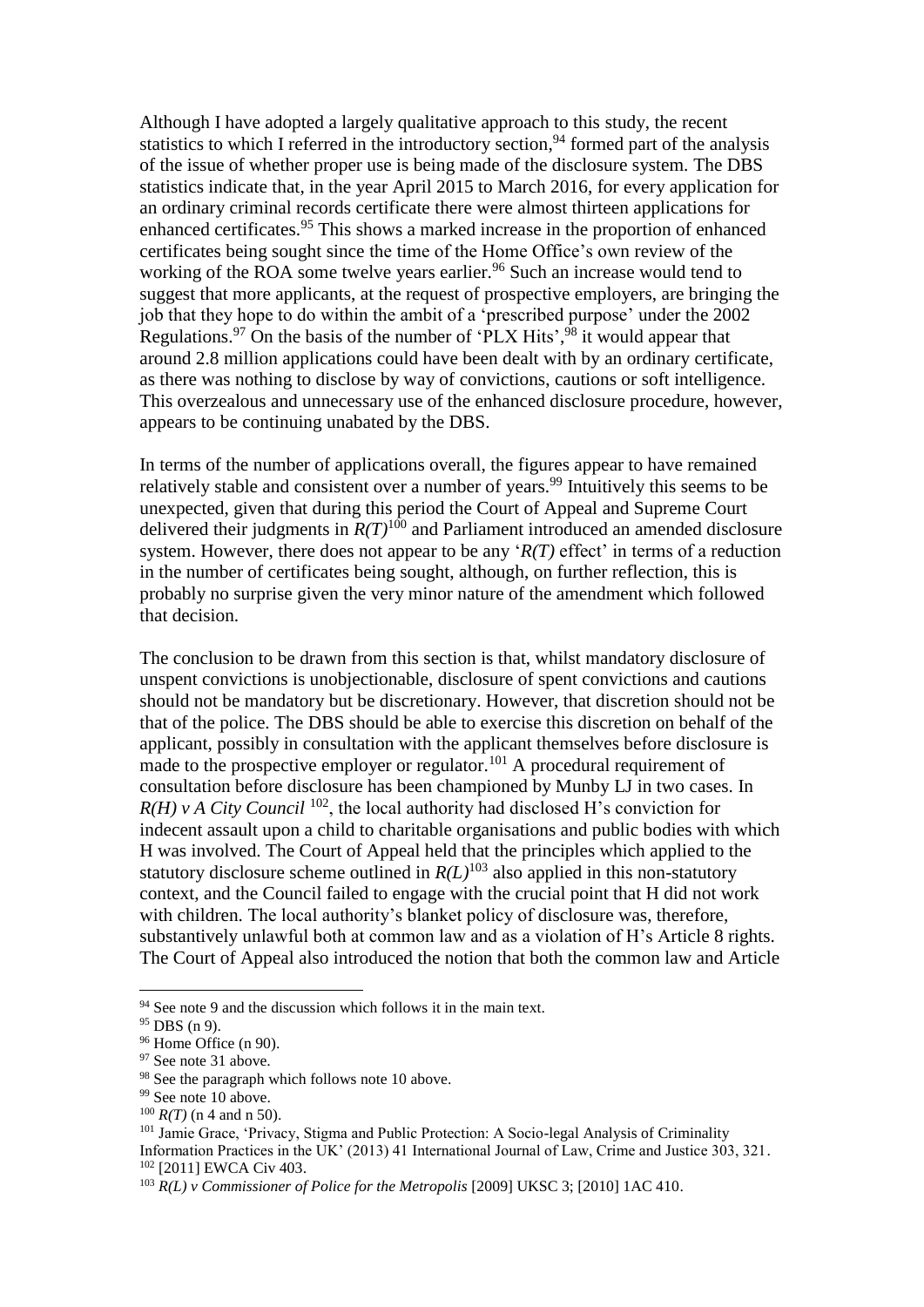8 demanded procedural fairness, which, in this case, required that 'the local authority must consult with [the claimants] and given them a proper opportunity to make their objections to what was proposed, *after* the local authority has decided what disclosure to make, and to whom, and *before* it does so.'<sup>104</sup> The failure to consult in this case was described as an 'egregious' procedural shortcoming 'which vitiated the entire process.'<sup>105</sup>

A requirement of consultation in order to satisfy the demands of procedural fairness was highlighted in *R(B) v Chief Constable of Derbyshire*,<sup>106</sup> where Munby LJ again made it clear that, in his view, 'compliance with the procedural requirements of Article 8 requires that the claimant be given adequate opportunity to make representations *before* any ECRC was issued. He ought to have been sent a draft of the Certificate ... He was not; so there was, in my judgment, a breach of Article 8.<sup>'107</sup> However, the claimant's attempt in this case to extend 'consultation' to wide-ranging disclosure of all the information upon which the Chief Constable had based his decision was decisively rejected by the Court. The significance of consultation was taken a stage further in *Re JR59's Application for Judicial Review*, <sup>108</sup> where the Court ruled that it was a disproportionate interference with the applicant's Article 8 rights if, having made representations which failed to dissuade the chief constable from the decision to disclose, the applicant was not given the opportunity to withdraw his application for a certificate *before* the disclosure was made to the prospective employer.

On the basis of the findings of this study, the police are generally reluctant to change their decision to disclose soft intelligence once that decision has been taken, even after consultation with the applicant. It is difficult to discern from the data available the number of disclosures where consultation took place, what that consultation consisted of, and whether this made any difference to the decision to disclose. It is worthy of note that in *R(T)* itself, one of the applicants received an 'amended certificate', which still disclosed the caution but included some additional information, following representations by the applicant's solicitor.<sup>109</sup> Other evidence of the impact of a duty to consult is largely anecdotal and would have to be the subject of a more in depth study.

The suggestion that some element of discretion should be introduced into the disclosure of convictions and cautions was not accepted by the Court in *W v Secretary of State for Justice*<sup>110</sup> as being neither practical nor sufficiently certain. However, this is not necessarily the case. The DBS already has discretionary powers to ensure the correct level of disclosure is being applied for, even though, on the evidence of this study, it does not use those powers. Even if there are concerns about certainty and practicability of such a suggestion, it cannot be any more unreliable and uncertain than the rather arbitrary system of police discretion which currently exists. The question of disclosure of all forms of criminal records, whether conviction or soft

<sup>&</sup>lt;sup>104</sup>  $R(H)$  v A City Council (n 102) [69] (Munby LJ) – emphasis in the original.

<sup>105</sup> *ibid,* [62] (Munby LJ).

<sup>106</sup> [2011] EWHC 2362 (Admin).

<sup>107</sup> *ibid,* [70].

 $108$  [2012] NIOB 66.

 $109$  *R(T)* (n 4) [19].

<sup>110</sup> [2015] EWHC 1952.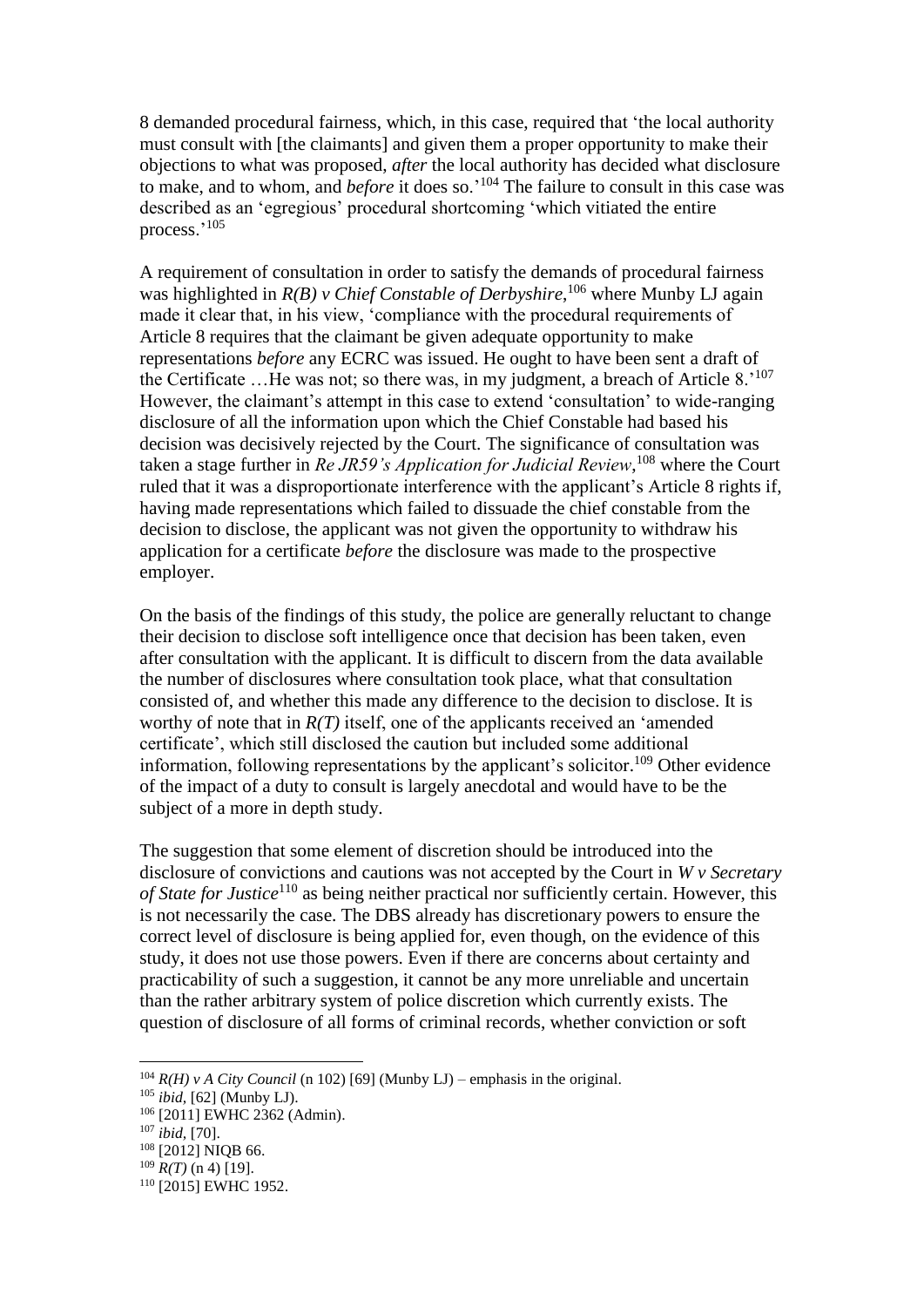intelligence, should be based on an assessment of the risk presented by an individual to vulnerable members of the public to whom that information may suggest the applicant may be a threat. The DBS are in a more independent and objective position to exercise such discretion than the police under the current system.

# **Use of Disclosed Information**

In the penultimate section of this paper, I consider the other side of the disclosure regime – the organisation that receives the disclosed information from the DBS. What do these organisations, which are usually employers or state appointed regulators, do with the criminal records information which they receive? Technically, of course, it is the applicant for a particular position who seeks the criminal records certificate, but such a request is normally made at the insistence of the individual or body having the power to decide whether the applicant is appointed to the position they seek. This body or individual is the 'registered body' required to countersign the application, and which normally receives a copy of the certificate sent to the applicant.

The involvement of this registered body has been used as a means by which chief police officers seek to absolve themselves of responsibility for the consequences of their decisions to disclose soft intelligence. The police may argue that they are simply providing the information. What the prospective employer or regulator does with that information is beyond the control of the police and the DBS. Indeed, in some of the cases challenging officer's decisions to disclose, one of the arguments against the allegation of a violation of Article 8 rights was that disclosure did not prevent the applicant from obtaining a job, only that particular position for which they had applied. This argument was accorded significant weight in the lower courts in some cases,<sup>111</sup> but the courts now generally accept that an applicant's rights to privacy extends to his choice of occupation and disclosure amounts to 'something close to a killer blow to the hopes of a person who aspires to any post'.<sup>112</sup>

It is only to be expected that a potential employer or regulator for particular occupations will want to know the 'full story' so far as the previous criminal history of a prospective employee or licence holder is concerned.<sup>113</sup> Recent research by Appleton found that 37% of withdrawn job offers were based on non-conviction information,<sup>114</sup> although there is no report of how many were withdrawn after disclosure of conviction records or cautions. Some employers will take the view that as the police have taken the trouble to mention it on the certificate, it must be important and so the employer must act on it too, with no thought as to whether the information is relevant to the position or ought to have been disclosed. Older research by Fletcher *et al*, suggests that 56% of public sector employers have 'anxieties' over employing anyone with any form of criminal record, largely as a result of stereotyped attitudes of 'once an offender always an offender' or anger about certain types of offence rather than concerns about the risk of re-offending.<sup>115</sup> This is still reflected in

<sup>&</sup>lt;sup>111</sup>  $R(AR)$  (n 88) although the point was not determinative of the matters in issue in this case. <sup>112</sup> *R(L)* (n 103)[75] (Lord Neuberger).

<sup>113</sup> Daniel Marshall and Terry Thomas, 'The Disclosure of Police Held 'Non-conviction Information to Employers' (2015) 17(4) International Journal of Political Science 237.

 $114 \text{ J}$  Appleton, 'Checking Up' (Civitas, London 2014).

<sup>115</sup> DR Fletcher, A Taylor, S Hughes and J Breeze, *Recruiting and Employing Offenders* (Joseph Rowntree Foundation, York 2001).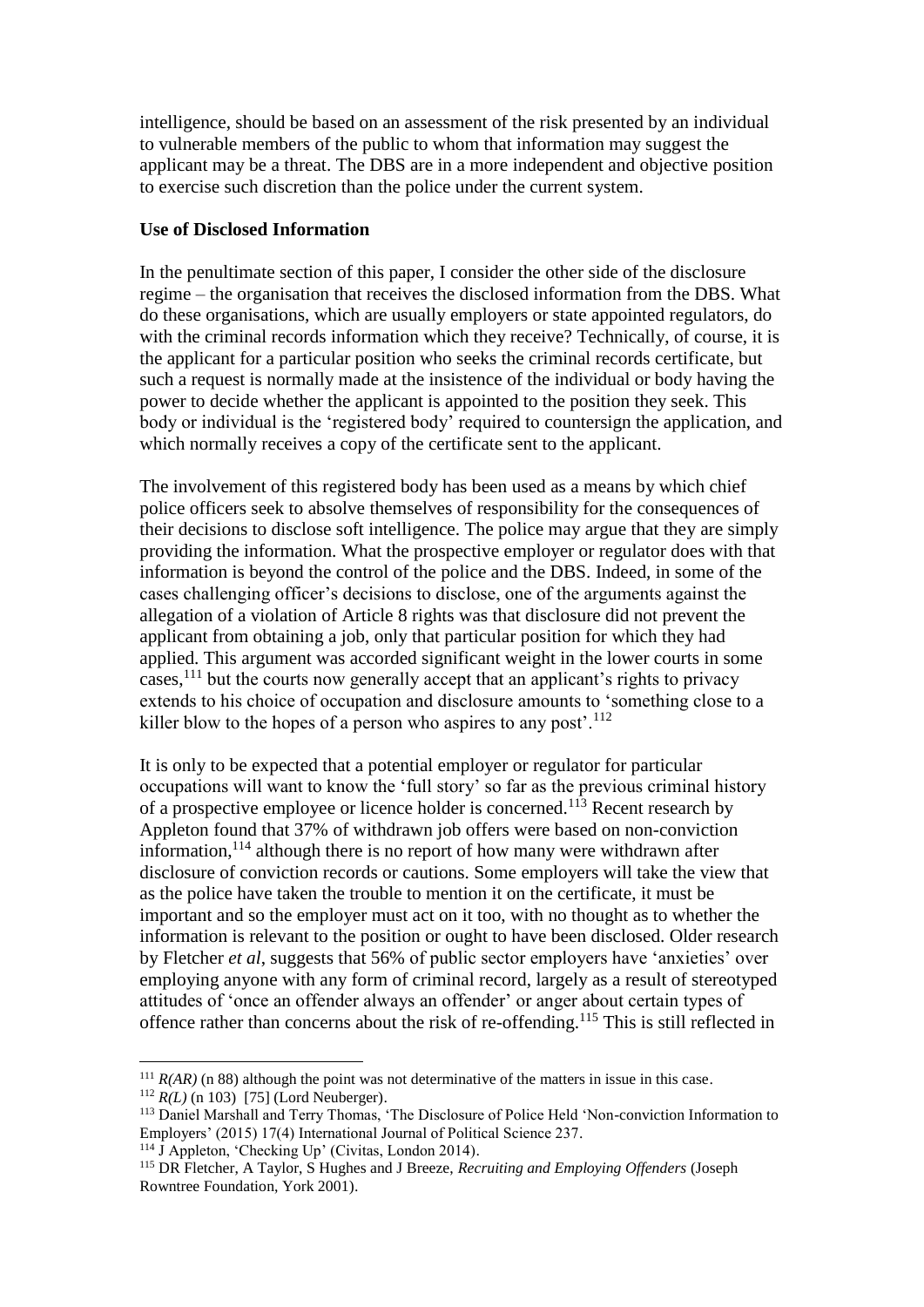the fact that many employers will only offer a position to an applicant with a 'clean' DBS certificate. In *R(Pinnington) v Chief Constable of Thames Valley*<sup>116</sup> Richards J said that he was 'troubled by the employer's insistence on a completely clean certificate'.<sup>117</sup>

Employers and regulators are, however, performing and different function and exercising different powers than those responsible for the disclosure of criminal records. Private sector employers are, of course, free to make what they will of the disclosed information and, so long as they do not discriminate on the grounds of any of the 'protected characteristics' contained in the Equality Act  $2010$ ,  $118$  they may appoint or refuse to appoint the applicant to the post as they see fit. Those in the public sector, however, are in a different position, and this includes the vast majority of state or professional regulators. The difference is that these employers or regulators are 'public bodies' and so are obliged to exercise their powers lawfully within the bounds of the powers granted to them by Parliament, and are susceptible to judicial review of the exercise of their powers.

Local authorities and other public employers and regulators unequivocally state that they exercise their regulatory powers for the 'protection of the public'. Promoting the 'public interest' is seen by some commentators as the whole reason for economic regulation of any business or commercial activity.<sup>119</sup> Although the concept of what is meant by 'the public interest' is difficult to define,  $120$  there is no doubt that the notion of protecting the public or acting in the public interest heavily influences the shaping of regulation generally.<sup>121</sup> Local authority and other public regulators often appear in their rhetoric to attempt to tread an uncertain line between a retributive view of punishment with the protection of the public taking precedence, whilst still respecting the human rights of those individuals seeking positions over which those regulators have control.

It must be emphasised, however, that, although regulators are exercising statutory powers, those powers are often couched in wide discretionary terms. This means that the registered bodies who seek criminal records certificates have much more flexibility over how they treat and use the information they receive about an individual. In most cases, the regulator has to determine whether the disclosed information impacts on the applicant's 'suitability' or 'fitness' to be appointed to the post applied for. There are some limits to the exercise of this discretion. Public regulators must exercise their discretion for the purposes for which it was granted,<sup>122</sup> must exercise their discretion rationally,<sup>123</sup> and, where Convention Rights are in issue, must act proportionally and in a way which gives effect to those rights.<sup>124</sup> In practice,

<u>.</u>

<sup>116</sup> [2008] EWHC 1870; [2008] PoLR 141.

<sup>117</sup> *ibid*, [59].

<sup>&</sup>lt;sup>118</sup> Equality Act 2010, s 4 – Having a criminal record is not one of the protected characteristics.

<sup>119</sup> RA Posner, 'Theories of Economic Regulation' (1974) 5 Bell Journal of Economics and Management 335, 336.

<sup>&</sup>lt;sup>120</sup> M Feintuck, *'The Public Interest' in Regulation* (OUP, Oxford 2004) 3.

<sup>121</sup> T Prosser, *Law and the Regulators* (Clarendon Press, Oxford 1997) 15.

<sup>&</sup>lt;sup>122</sup> Padfield v Minister for Agriculture, Fisheries and Food [1968] AC 997.

<sup>&</sup>lt;sup>123</sup> Associated Provincial Picture Houses v Wednesbury Corporation [1948] 1KB 223.

<sup>124</sup> Human Rights Act 1998, s 6; *R(on the application of Daly) v Secretary of State for Home Department* [2001] UKHL 26; [2001] 2AC 532.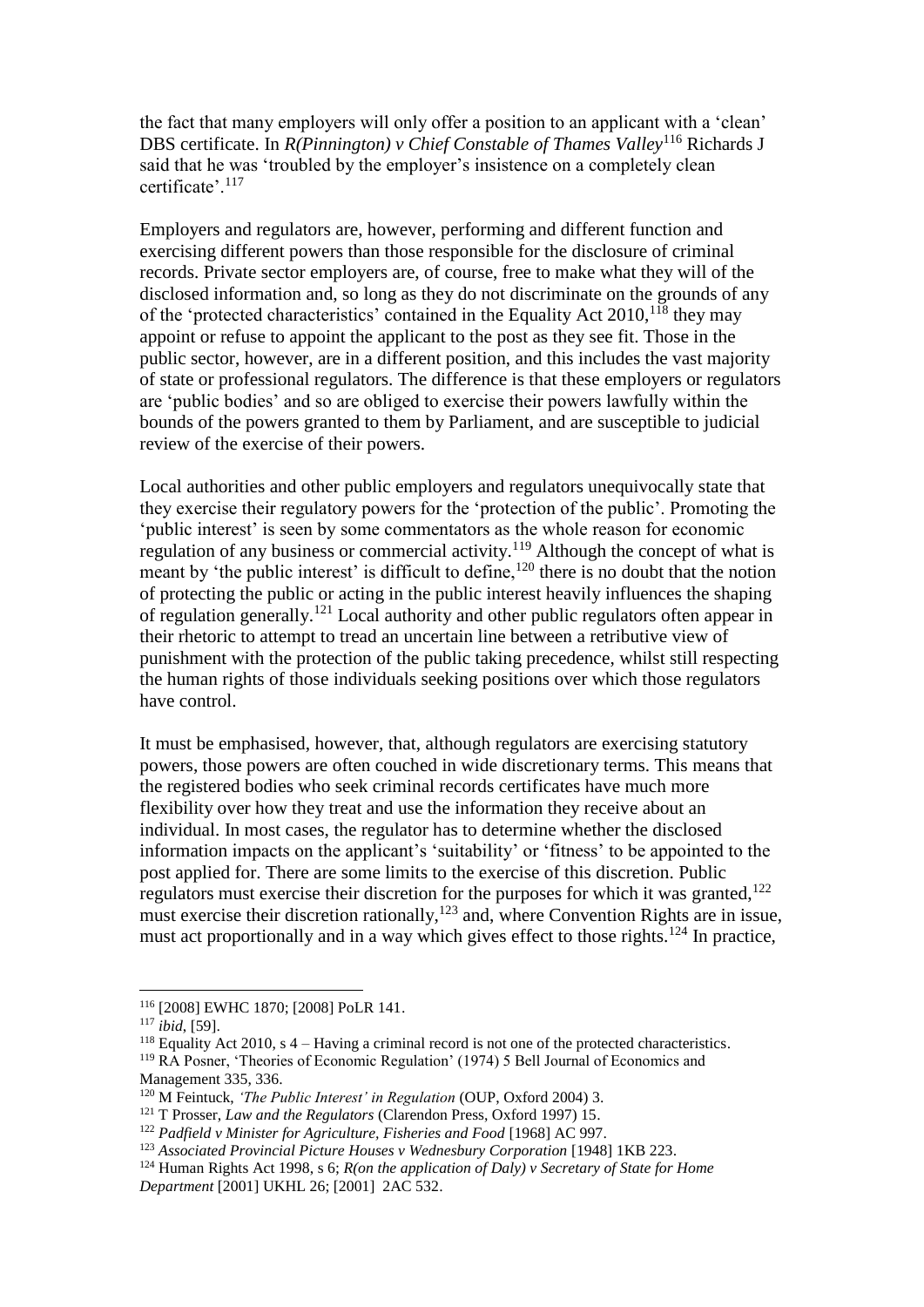local authority and other regulators structure the exercise of their discretion in accordance with published policies.

Of the 337 local councils in England and Wales responsible for various regulatory matters for which criminal records certificates are available, all of them had some form of 'Conviction Policy'.<sup>125</sup> These policies are designed to guide the exercise of local authority regulators' discretion in cases where DBS checks reveal convictions and cautions, spent or otherwise in the case of excepted occupations under the 1975 Order. The point should be made that no council has a policy in relation to how to deal with disclosed soft intelligence, so the effect of such information on a local authority regulator is even more fluid than in the case of convictions and cautions. However, councils do have policies to deal with cases where criminal records certificates reveal convictions and cautions. There are, however, two problems revealed by these policies. First, they are all, to some degree or other, based on now very old Government Circulars from 1992.<sup>126</sup> Second, in the absence of more specific guidance from central government, every council has created its own policy and every policy is different.

Approx two-thirds of Councils from which it was possible to obtain information have updated their conviction policies since inception of the DBS. This update was not necessarily because of the inception, but some amendments reflect the fact that the DBS and not the CRB now issue certificates. There are very few councils that make any substantial amendments to take account of the human rights concerns expressed by the Court in  $R(T)$ <sup>127</sup> None of them make specific reference to the *T* case or the subsequent amendments to the disclosure regime. This should be no real surprise as local authority regulators are notoriously reluctant to change and apply new policies, even when they have one.<sup>128</sup>

The local authority 'Conviction Policies' generally impose a blanket ban on the grant of a licence or issue of a permission for most serious offences, such as murder, manslaughter, rape, or terrorism. This reflects the fact that some offences rule out consideration for most positions where there is likely to be face to face contact with the public.<sup>129</sup> For other cases, regulators usually apply different sliding scales, which vary as a combination of the nature of the offence and the time which has elapsed since completion of the sentence, rather than date of offence or conviction. The more serious the offence, the longer needs to have elapsed since completion of the sentence before the applicant will be considered eligible for a position. The 'clean' period which needs to elapse before consideration is given to an applicant can vary between two and twelve years depending on offence and council.

Because all councils employ different policies and different criteria when determining whether applicants should be permitted entry to certain positions, this can lead to different outcomes being experienced in similar cases in different locations. Although

<sup>&</sup>lt;sup>125</sup> It was not possible to obtain information from the other 38 councils in England and Wales at the time the research was conducted due to technical difficulties in gaining access to their websites. <sup>126</sup> Home Office Circular 2/92 and Department for Transport Circular 13/92.

 $127$  *R(T)* (n 50).

<sup>&</sup>lt;sup>128</sup> S Cammiss and C Manchester, "Careering out of Control": Decision-making in Contested Cases Under the Licensing Act 2003' (2012) 31(1) Civil Justice Quarterly 89.

<sup>&</sup>lt;sup>129</sup> J Abrahams, 'What Can't you do With a Criminal Record? (2013) Prospect 22<sup>nd</sup> May.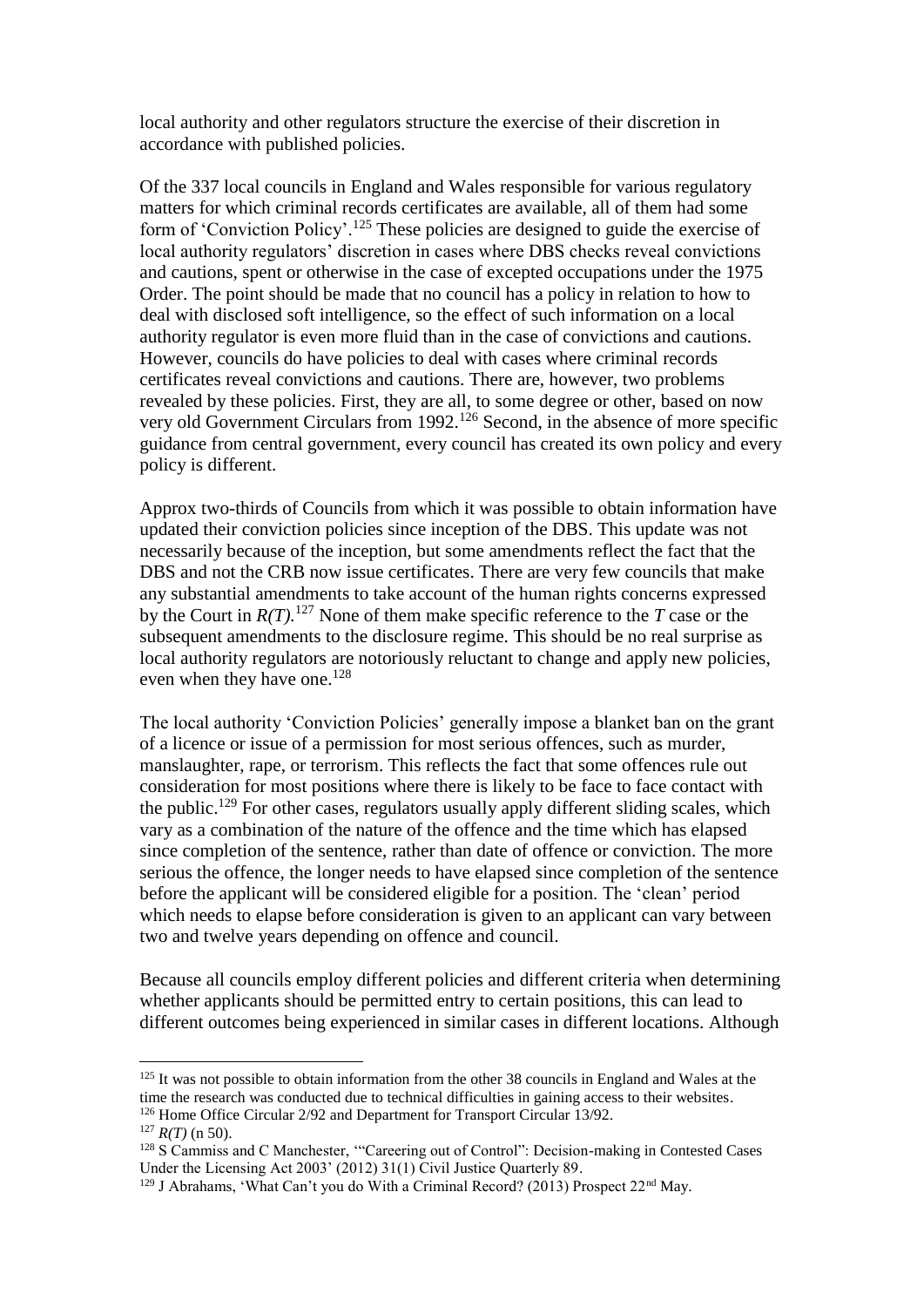all councils claim that they will consider factors such as the nature of the offence, when the offence was committed, the date of conviction, the age of applicant at time of offence, and any other relevant factors, the weight given to such factors appear to vary from council to council, leading to inconsistency. For example, an applicant for a taxi licence with a history of a solitary suspended sentence twenty-one years ago for possession of cannabis and amphetamines was refused a licence,<sup>130</sup> whereas, at a different council an applicant with a five year old conviction for solicitation was granted a licence.<sup>131</sup> At another council, an applicant with a conviction for affray when involved in a fight between groups of teenagers thirteen years earlier was also refused a licence.<sup>132</sup>

Although the examples considered here are not identical situations, they do reflect the differing approaches and inconsistency that can and does arise when local authority regulators are left to design and implement their own policies in the absence of statutory or other guidance. The findings of this study suggest that it is the nature of the offence that is the prominent consideration and not some of the other factors which councils claim to take into account. It was particularly noticeable how many outcomes depended on the length of time that applicant was 'conviction free' rather than how long ago the offence was committed or the applicant's age at the time of the offence. There appeared to be a complete absence of human rights considerations, such as the individual's right to respect for his or her privacy or requirement to support a family.

## **Conclusion**

<u>.</u>

The law in this important area is still not in a settled state, and it is unclear what the present position is in view of conflicting authorities and potential for change as a result of appeals to the higher courts. However, the predominant view is that the amended disclosure regime still represents an unjustifiable infringement of Article 8 ECHR rights. The amendment was token and ineffective and only likely to affect the position of a very small number of people, namely those with only one very minor conviction. It brought no relief to the much larger group of offenders who have lived conviction free for many years but are still finding it difficult to reintegrate themselves fully back into society.

The DBS should play a much more active role in the disclosure process, rather than simply act as a conduit for information, which it is bound to disclose regardless of its view of the relevance or purpose of disclosure. The disclosure of spent convictions and cautions should be discretionary on same basis as 'soft intelligence' currently is, but not at the discretion of Police, whose exercise of their present powers is seen as unreliable and arbitrary, but by the DBS itself. Safeguards can be built into the system to address concerns about legal certainty. But the starting point should be, as was suggested by Liberty, acting as Intervener in  $R(T)$ , that the point at which a conviction or caution becomes spent is the point at which it recedes into the past and

<sup>&</sup>lt;sup>130</sup> Lancaster City Council, 'Licensing Regulatory Committee Meeting Minutes: Item 33' (15<sup>th</sup> October 2015).

<sup>&</sup>lt;sup>131</sup> Bristol City Council, 'Public Safety and Protection Committee Minutes' (14<sup>th</sup> July 2015).

<sup>&</sup>lt;sup>132</sup> Manchester City Council, 'Licensing and Appeals Sub-committee hearing Minutes: LACHP/15/142'  $(30<sup>th</sup>$  June 2015).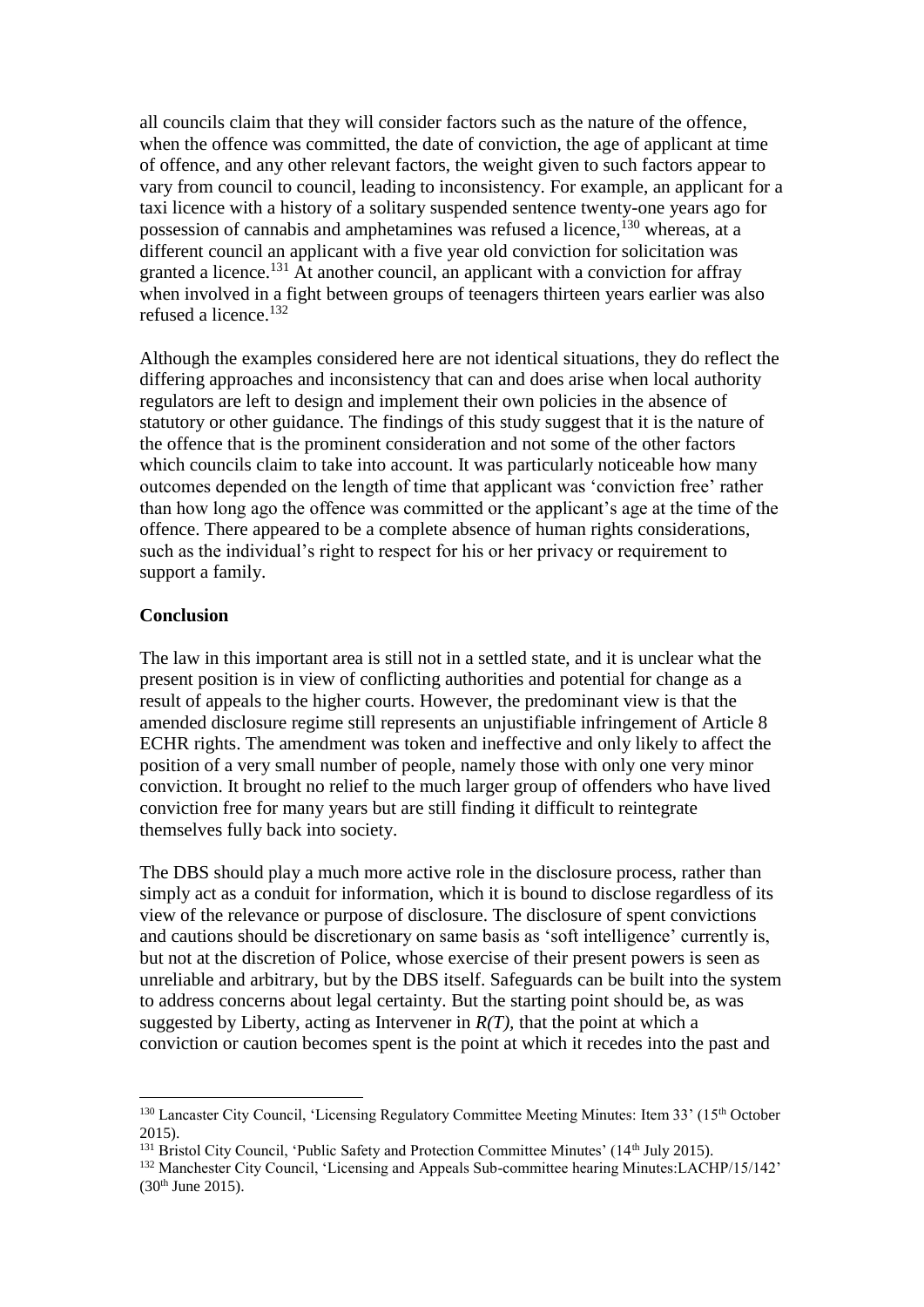becomes part of one's private life.<sup>133</sup> From that starting point, the structure of discretion of both the'discloser' and the 'recipient' of the criminal record information must be based on the assessment of the risk posed by the applicant to any potential vulnerable person with whom they are likely to interact, not the nature of their offence alone.

The fact that local authority regulators have their own conviction policies demonstrates that it is possible to have a 'job specific' set of standards or guidelines to control or structure the exercise of discretion. Statutory or non-statutory guidelines to structure and control discretion on the basis of risk should counter any objections that having to make disclosure decisions on a case by case basis makes the law unworkable or uncertain. The difficulty councils in practice experience with their own policies is as a result of inconsistency of approach and implementation rather than an inherent fault in the policy.

As was said by Fenton, in an entirely different context, 'It may be…we are still a long way from the necessary and explicit acknowledgment that the human rights of the offender are as essential a consideration as risk assessment and public protection'.<sup>134</sup> The decisive factor in both respecting an individual's rights and protecting the public should be the relevance of criminal records information to that individual's suitability to fulfil that role based on the risk presented by that individual, not by a tenuous link to the nature of the offence, which may be irrelevant or so old as to fade into the applicant's past.

# **Bibliography**

Abrahams J, 'What Can't you do with a Criminal Record?' (2013) Prospect 22nd May

Andrews DA and Bonta J, *The Psychology of Criminal Conduct* (5<sup>th</sup> Edn, Matthew Bender & Co, New Providence, NJ 2010)

Appleton J, 'Checking Up' (Civitas, London 2014)

Ashworth A, *Sentencing and Criminal Justice* (CUP, Cambridge 2010)

Baldwin C, 'Necessary Intrusion or Criminalising the Innocent? An Exploration of Modern Criminal Vetting' (2012) 76 Journal of Criminal Law 163

Banks R, *Banks on Sentence* 11th edn, Robert Banks, Etchingham, East Sussex 2016)

Bath and North East Somerset Council, 'Licensing Sub-committee Minutes: Item 33'  $(4<sup>th</sup>$  August 2015)

Bristol City Council, 'Public Safety and Protection Committee Minutes' (14th July 2015)

<u>.</u>

 $133$  *R(T)* (n 50) [18].

<sup>&</sup>lt;sup>134</sup> J Fenton, 'Risk Aversion and Anxiety in Scottish Criminal Justice Social Work: Can Desistance and Human Rights Agendas Have an Impact?' (2013) 52(1) Howard Journal 77, 87.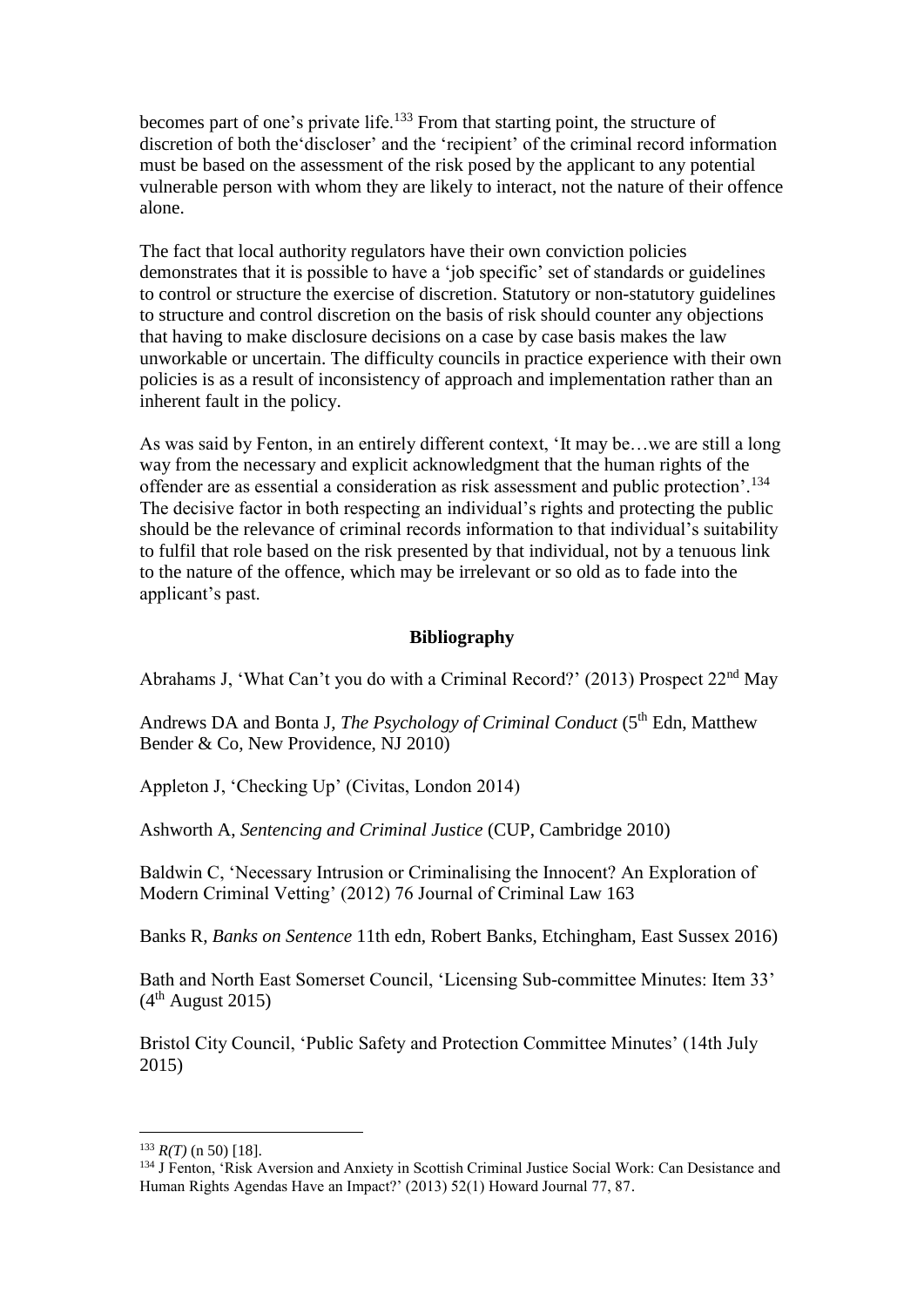Bushway SD, Nieuwbeerta P and Bickland A, 'The Predictive Value of Criminal Background Checks: Do Age and Criminal History Affect Time to Redemption?' (2011) 49(1) Criminology 27

Cammiss S and Manchester C, '"Careering out of Control": Decision-making in Contested Cases Under the Licensing Act 2003' (2012) 31(1) Civil Justice Quarterly 89.

Casey S, Day A, Vess J and Ward T, *Foundations of Offender Rehabilitation*  (Routledge, London 2013)

Cavadino M and Dignan J, *The \Penal System: An Introduction (2<sup>nd</sup> edn, Sage,* London 1997)

Disclosure and Barring Service, 'A Guide to Eligibility for DBS Checks' (Up dated  $19<sup>th</sup> March 2015$ 

Disclosure and Barring Service, 'Datasets: Police Disclosure Performance: April 2015 to March 2016' (24 th April 2016)

Disclosure and Barring Service, 'List of Offences that will Never be Filtered from a DBS Certificate' (DBS, 2<sup>nd</sup> December 2013)

Easton RA, 'Forgiven and Forgotten?: Disclosure of Criminal Records' (2016) 160(11) Sol Journal 25

Feintuck M, *'The Public Interest' in Regulation* (Oxford University Press, Oxford 2004)

Fenton J, 'Risk Aversion and Anxiety in Scottish Criminal Justice Social Work: Can Desistance and Human Rights Agendas Have an Impact?' (2013) 52(1) Howard Journal 77

Fletcher DR, Taylor A, Hughes S and Breeze J, *Recruiting and Employing Offenders*  (Joseph Rowntree Foundation, York 2001)

Grace J, 'Old Convictions Never Die, They Just Fade Away: The Permanency of Convictions and Cautions for Criminal Offences in the UK' (2014) 78(2) Journal of Criminal Law 122

Grace J, 'Privacy, Stigma and Public Protection: A Socio-legal Analysis of Criminality Information Practices in the UK' (2013) 41 International Journal of Law, Crime and Justice 303

Halliday J, 'Review of the Sentencing Framework for England and Wales' (Home Office, London 2001)

Home Office, 'Breaking the Circle: Rehabilitation of Offenders Act Review' (April 2003)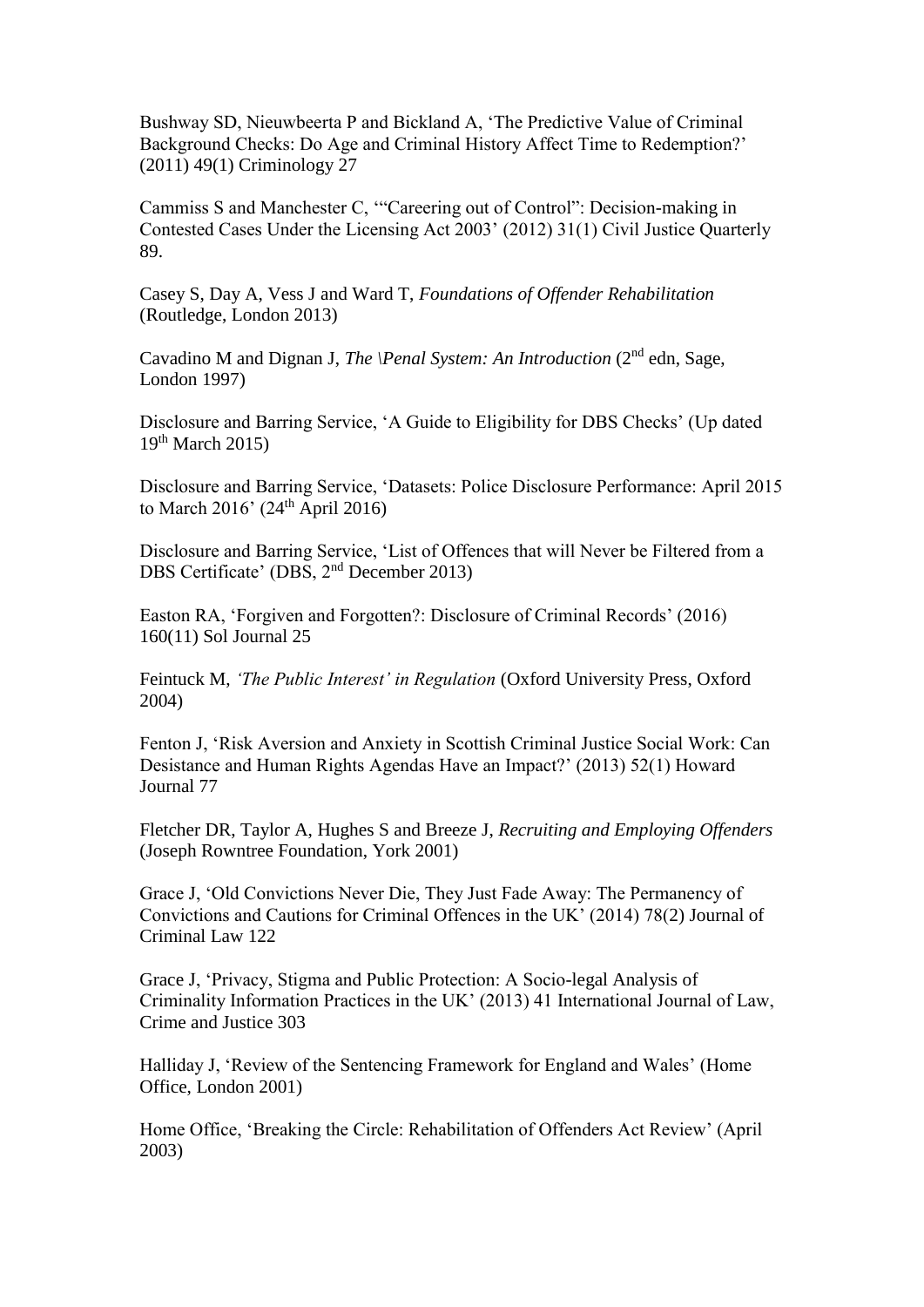Home Office, 'Revised Code of Practice for Disclosure and Barring Service Registered Persons' (November 2015)

Home Office, 'Statutory Disclosure Guidance' (Home Office, July 2012)

Jackson A, 'Supreme Court' (2014) 78(6) Journal of Criminal Law 463

Lacey N, *State Punishment* (Routledge & Kegan Paul, London 1988)

Lancaster City Council, 'Licensing Regulatory Committee Meeting Minutes: Item 33'  $(15<sup>th</sup> October 2015)$ 

Manchester City Council, 'Licensing and Appeals Sub-committee hearing Minutes:LACHP/15/142'  $(30<sup>th</sup>$  June 2015)

Mann RE, 'Managing Resistance and Rebellion Relapse Prevention Intervention' in DR Laws, SM Hudson and T Ward (eds), *Re-making Relapse Prevention With Sex Offenders: A Sourcebook* (Sage, Thousand Oaks, CA 2000)

Marshall D and Thomas T, 'The Disclosure of Police Held 'Non-conviction Information' to Employers' (2015) 17(4) International Journal of Political Science and Management 237

Mason S, 'A Common Sense Approach: A Review of the Criminal Records Regime in England and Wales: Report on Phase 1' (Home Office, February 2011)

Mears AR, 'Rehabilitation of Offenders – Does the 1974 Act Help Them?' (2008) 55(2) Probation Journal 161

Murphy DS, Fuleihan B, Richards SC and Jones RS, 'The Electronic "Scarlet Letter": Criminal Backgrounding and a Perpetual Spoiled Identity' (2011) 50 Journal of Offender Rehabilitation 101

Newcastle City Council, 'Regulatory Appeals Sub-committee Minutes' (7<sup>th</sup> December 2015)

Pijoan EL, 'Criminal Record Disclosure and the Right to Privacy' [2014] 10 CrimLR 723

Posner RA, 'Theories of Economic Regulation' (1974) 5 Bell Journal of Economics and Management 335

Prosser T, *Law and the Regulators* (Clarendon Press, Oxford 1997)

Robinson G, 'Late Modern Rehabilitation: The Evolution of Penal Strategy' (2008) 8 Punishment & Society 429

Solzhenitsyn A, *Cancer Ward* (Nicholas Bethell and David Berg trs, Farrar, Straus and Giroux, New York 1968)